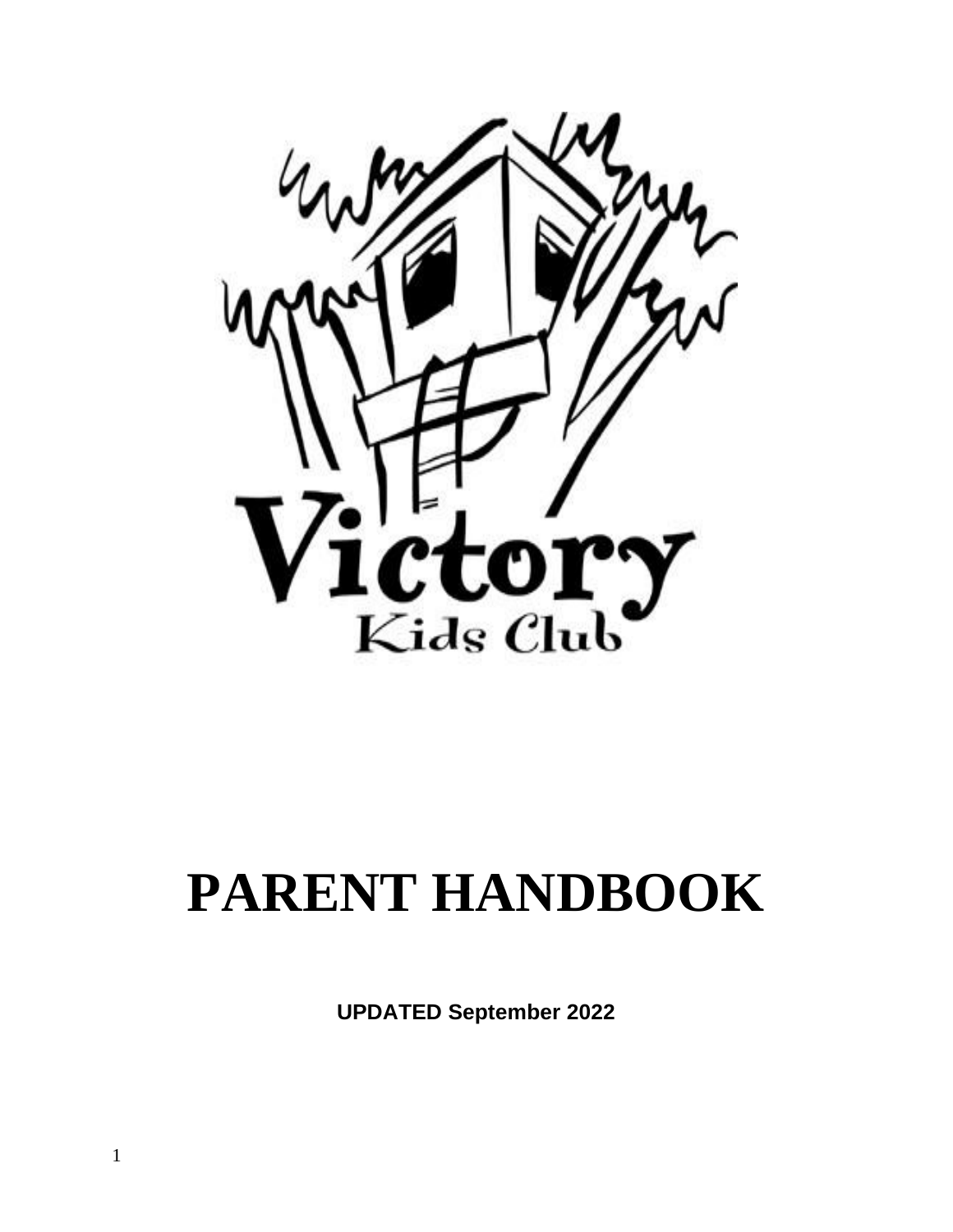

# PROGRAM STATEMENT

Victory Kids Club is a not-for-profit, before and after school program that is located in Victory Public School. Victory Kids Club was established in 2000 by a group of neighbourhood families looking for licensed child care in their area. We provide care to students who attend Victory Public School. We extend an offer of care to families in the community on all non-instructional days (i.e. P.A. days, March break, and Winter break) if families require it. Our program is run by a Board of Directors that consists of parents who have children enrolled, or have been enrolled, in Victory Kids Club.

Our program statement is a living, breathing document that will always be evolving based on the needs of the children, families, and staff within our program. Staff review the program statement, make modifications where needed, and sign off annually in recognition that we collectively strive towards fulfilling the content of this document. **(K)**

Victory Kids Club incorporates the four foundations of learning - Belonging, Well-being, Engagement, and Expression - from the pedagogical document *How Does Learning Happen* into our everyday program.

*Belonging – refers to a sense of connectedness to others, an individual's experiences of being valued, of forming relationships with others and making contributions as part of a group, a community, and the natural world.*

*Well-being - addresses the importance of physical and mental health and wellness. It incorporates capacities such as self-care, sense of self, and self-regulation skills.* 

*Engagement – suggests a state of being involved and focused. When children are able to explore the world around them with their natural curiosity and exuberance, they are fully engaged. Through this type of play and inquiry, they develop skills such as problem solving, creative thinking, and innovating, which are essential for learning and success in school and beyond. Expression – or communication (to be heard, as well as to listen) may take many different forms. Through their bodies, words, and use of materials, children develop capacities for increasingly complex communication. Opportunities to explore materials support creativity, problem solving, and mathematical behaviours. Language-rich environments support growing communication skills, which are foundational for literacy.<sup>i</sup>*

The following is how we implement the foundations of the *How Does Learning Happen* document:

Core Values:

• To support physical development by encouraging active outdoor play and providing nutritious family style snacks that follow Canada's Food Guide.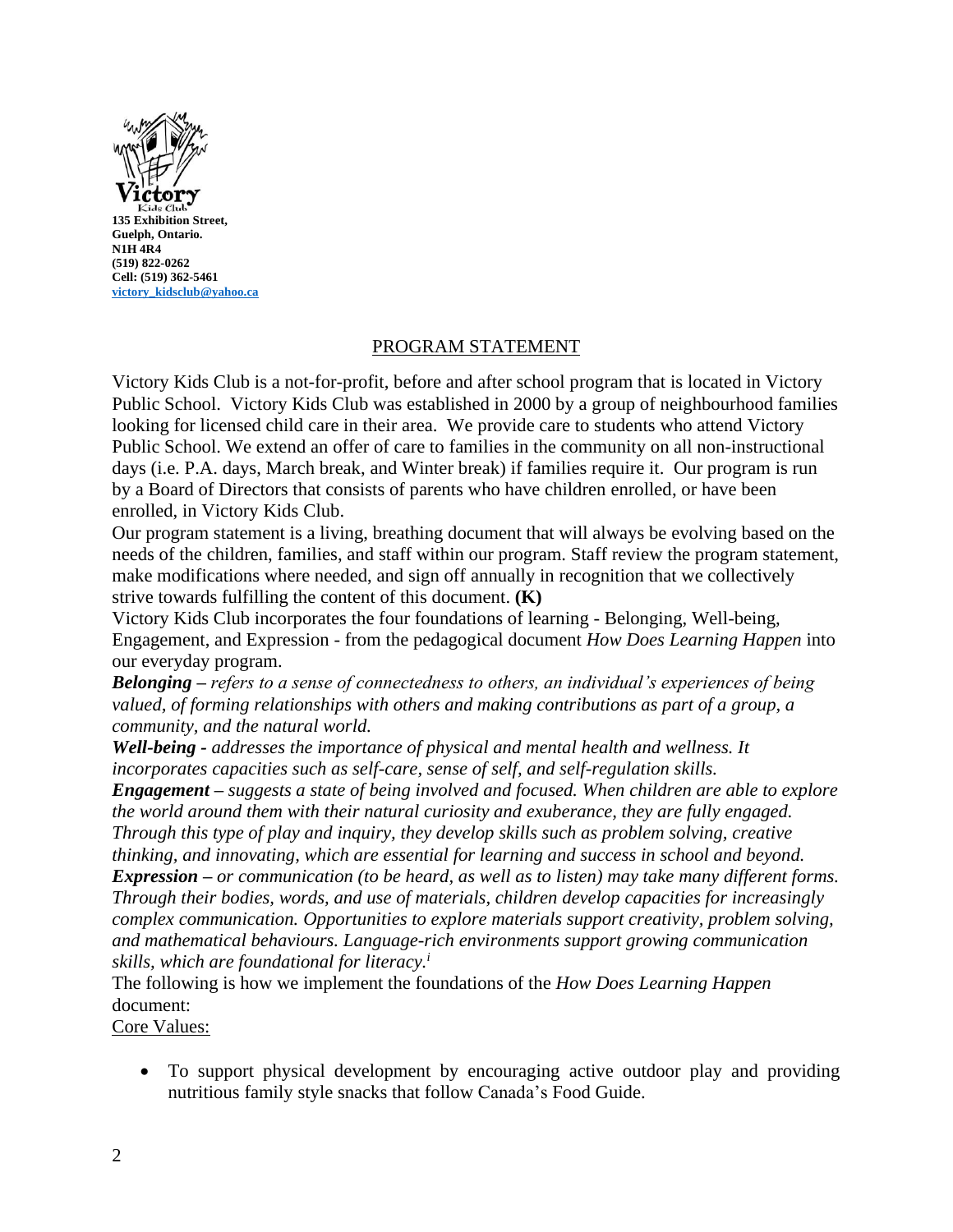- To support emotional development by creating a warm, affectionate, and safe environment or "second home"; providing opportunities for autonomy; and attention to individual needs.
- To support social development by encouraging on-going verbal communication, promoting opportunities for sharing and cooperating, guiding children's behaviour through example and positive redirection, and promoting self-regulation skills.
- To instill a sense of independence, curiosity, exploration, and self-worth within every child.
- To create an inclusive setting by promoting an appreciation and acceptance of each child's diverse individuality.
- To allow children to be competent, capable, curious, and rich in potential through healthy risk taking during playful learning experiences.

# Community Involvement:

Victory Kids Club has developed wonderful relationships with the teachers and the Principal at Victory Public School, Upper Grand District School Board, and the community as a whole. Victory Kids Club is represented at the Kindergarten Information Night held annually at Victory Public School, where parents are given information regarding what we offer within our program. Victory Kids Club supports the local community through donations every year. We often travel and experience the community on non-instructional days by visiting local museums, historical sites, nature centres, movie theatres, the Fire Department, and many more. **(I)**

Victory Kids Club hosts monthly board meetings with our parent Board of Directors and the Principal of Victory Public School.

Professional Learning and Staff Expectations:

Continuous professional learning is encouraged by Victory Kids Club, as well as the College of Early Childhood Educators. Learning opportunities are posted in the office and mentioned at staff meetings every month. These postings are pulled from local Colleges or from Early Years Professional Resource Centre website [\(https://catalogue.wellington.ca/\)](https://catalogue.wellington.ca/). Accommodations are made, so that staff can attend desired learning sessions. **(J)**

A Pedagogical Leader from the County of Wellington, Early Years Division, Professional Resource Centre works alongside our team; upon request they offer side-by-side mentorship to our educators in their daily practice and engagement with the children, environments, and learning materials.

Victory Kids Club encourages teachers to lead their programs through the knowledge and experience they have received during their education, through suggestions given by fellow employees or supervisors, and through learning acquired during the professional learning sessions. Teachers reference *How Does Learning Happen* throughout the program, and read the document on a regular basis.

Staff are given adequate time before program begins to prepare for child-interest-based activities, to document, to self-reflect on pedagogical approaches, and to have team meetings to collectively discuss any ideas for programming or situations that may have occurred. Staff are given expectations of what is appropriate behaviour and what is not appropriate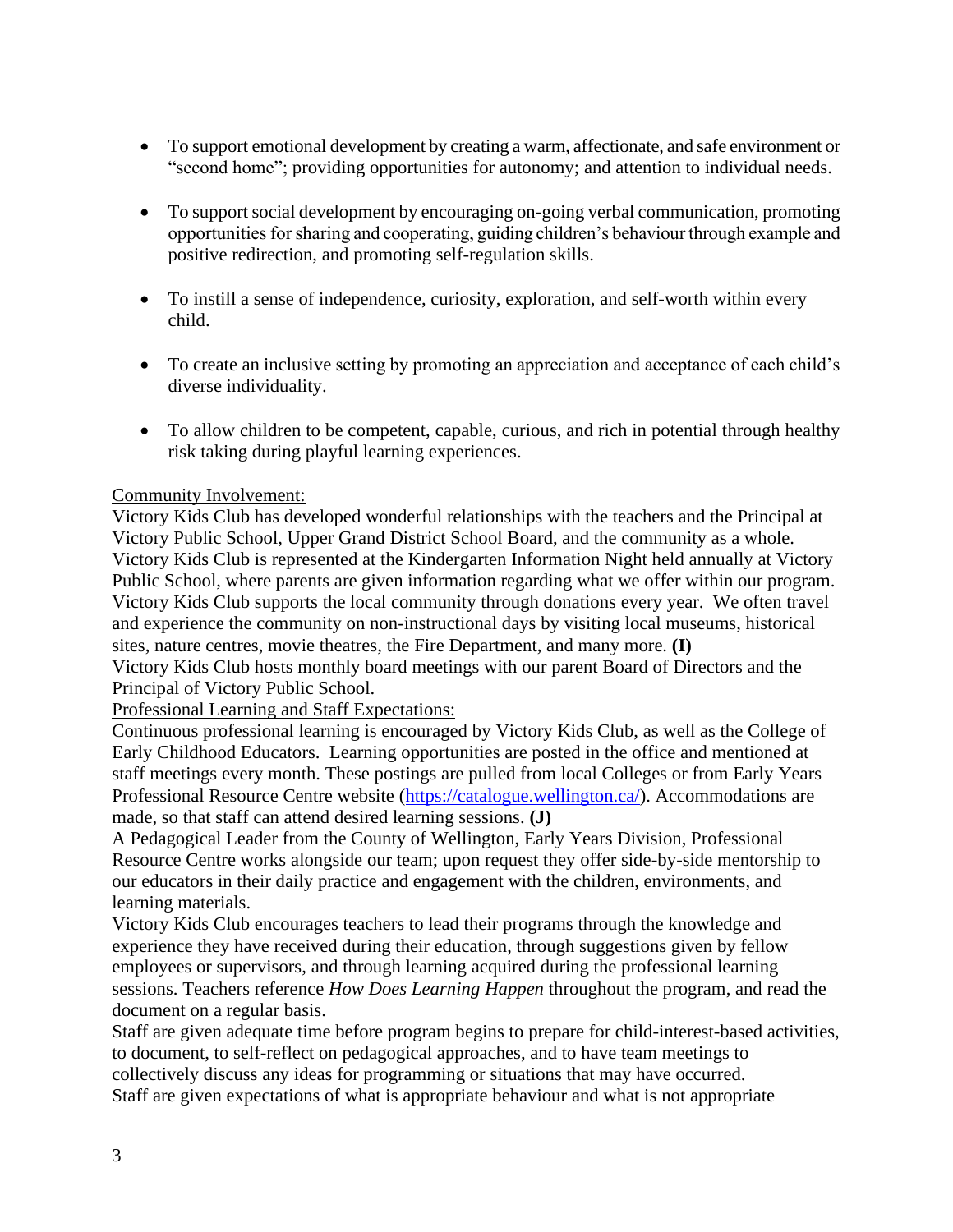behaviour. One example of these expectations is to exhibit proper body language skills with the children, families, and fellow staff members. Staff are strictly prohibited to engage in the following actions/behaviours: corporal punishment of the child; physical restraint of the child for the purposes of discipline or in lieu of supervision; locking the exits of the child care centre for the purpose of confining the child, or confining the child in an area or room without adult supervision; use of harsh or degrading measures or threats or use of derogatory language directed at or in the presence of a child that would humiliate, shame, or frighten the child; depriving the child of basic needs including food, drink, shelter, sleep, toilet use, clothing; or inflict any bodily harm on children including making children eat or drink against their will. \*This list can be found containing more detail in the Parent Hand Book, which is available to all staff and families on our website and upon registration of their child.

# Teacher-Parent Communication:

Victory Kids Club has an open-door policy with parents. Teachers have various conversations with children and families throughout the day. These conversations play a critical role in fostering the growth of positive relationships within the program. Staff welcome children and families into the program in the mornings, and connect with them at the end of the day. This keeps them informed on their child's involvement in the program. Families are the experts on their children, so we often turn to them for advice and support regarding any interests, issues, or concerns. **(B)**

Documenting is also an important part of our program for the staff, children, and families. Documentation includes, and is not limited to: photos, quotes or texts, daily logs, learning webs, and project binders. Staff and children take pride in their documentation. **Staff will often involve children in the documentation process, whether in scribing or completing the documentation. Our documentation will often stem from a continued child-led project, a point of interest, or a provocation/invitation presented by staff to the children.** Families are encouraged to take time to visit the various learning areas within our program. Parents are given monthly newsletters, program updates, and centre memos through electronic notifications. If necessary, hard copies are always available to families and all centre

notifications are posted on our parent information board. Parents are given our Program Statement upon registration, and we welcome them to submit suggestive changes to enhance our living, breathing document. **(H)**

# Playful Learning Practices:

Children will often, through prompting or natural inquisitiveness of play, reflect on questions they may have and expand their critical thinking through constant inquiry. At times, staff will assist the children by getting down to their level, and through a calm and respectful manner, ask open-ended questions that promote their critical thinking. During playful learning, staff allow children the choice to play independently or with friends. **(C)**

To allow for proper supervision, the learning environment is set up for all areas of the room to be seen by the educator. We offer a variety of spaces for children to enjoy: a space for small and large group activities; a space for quiet time; a space for indoor gross motor activities; a space for snack; a large outdoor exploration space; and a space that offers children the choice to be alone. **(G)**

Children are encouraged to plan and create projects that are of interest to them. Staff will support children by providing materials that are needed for the project and assist where requested. A couple of examples are: making costumes for a play written by the children; and supporting the creations of dance clubs and allowing children to perform their dances to the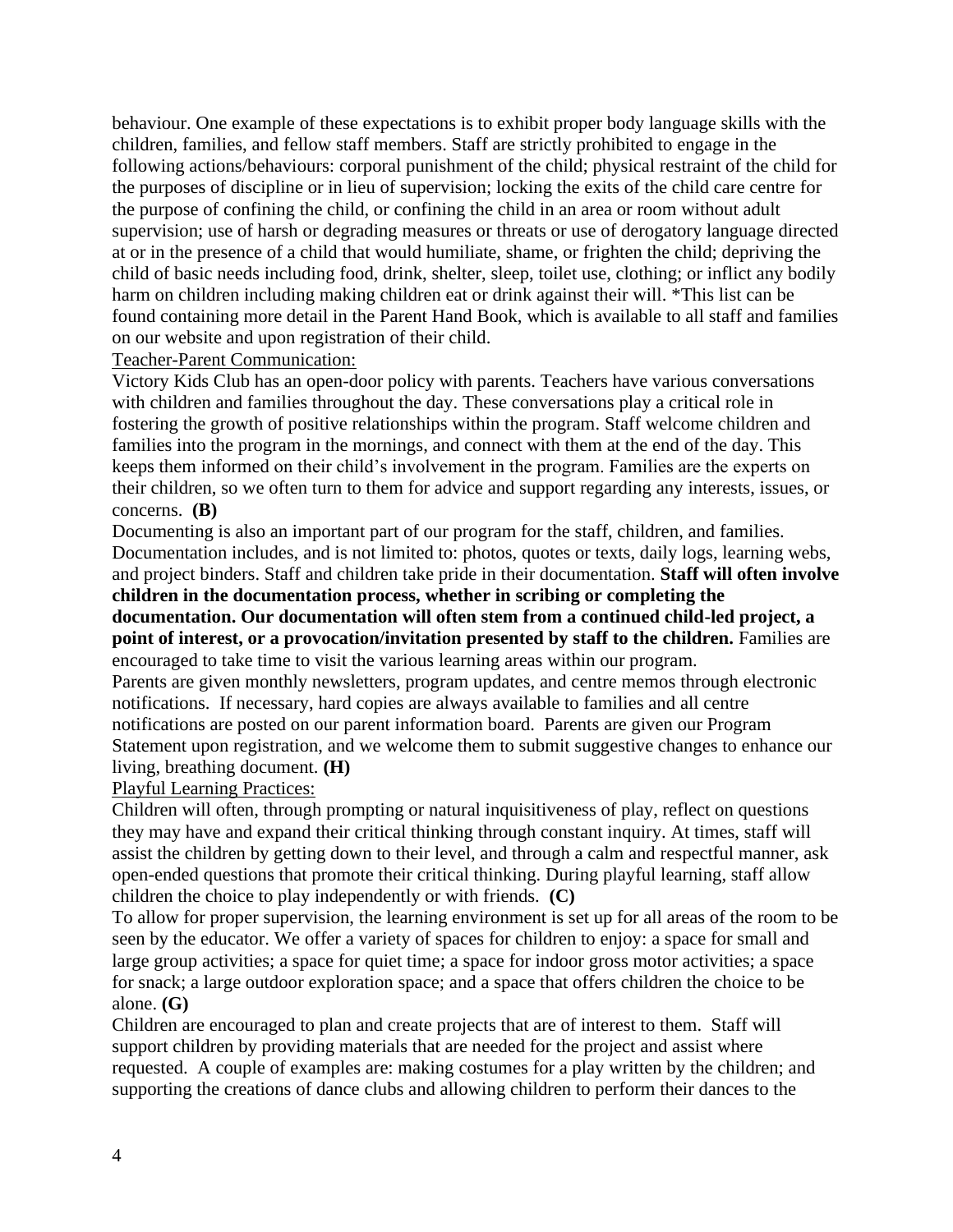group on a regular basis. **(E)**

Through positive learning experiences and their environment, children contribute in deciding what activities are offered. Their input could be direct communication; observations of interactions with others; exploration, play, and inquiry both indoors and outdoors; or other evidence of their interests at the time. These experiences contribute to children's learning and development. **(F)**

The activities and materials that are offered to the children allow for all levels of learning and development. Nature based materials and loose parts are an essential component of our school age program. Children are encouraged to bring outdoor materials inside to our program through collecting pine cones, tree branches, leaves, bark and many other outdoor items. Both the JK/SK program and the school age program have set out specific areas in order to incorporate loose parts into their program. **(D)**

Providing adequate outdoor activities is an area that we as a program are working to achieve for children on a daily basis. We have a variety of outdoor learning resources readily available for the children to use each and every day. If desired, children are welcome to continue their indoor activities outdoors.

# Health, Safety, and Nutrition:

Staff continually model proper behaviours in different areas of the program. For example, by following proper food choices outlined in Canada's Food Guide, staff model eating skills and independence, while serving themselves during a family-style snack time. **(A)**

Our staff provides an emotionally safe environment or a "second home" to the children and families that attend Victory Kids Club. Even when there is conflict between children, staff provide a safe environment for all involved. Children are given the opportunity for alone time to breathe and think, a choice to walk away and think about the situation, or the choice to deal with the situation right away.

Our staff evaluates our program scheduling regularly to accommodate and support the needs of the children within their groups. A couple of examples includes: if a child has dietary needs, that group may eat snack first on our daily schedule rotation to accommodate the individual; or if children need to release some energy built up from the day, that group will start outside/get extra time outside. A variety of factors influences the adjustment of program scheduling and if deemed necessary by staff, we will certainly support individual needs.

A Social Development Consultant for school age programs from the Canadian Mental Health Association, visits our program when necessary throughout the school year. They observe the children and teachers, and offer tools/suggestions for staff to better support the child's needs. Children are given opportunities, during indoor and outdoor activities, to partake in healthy risktaking throughout our program. This allows children to explore their boundaries, and decide what is safe for their body and minds to perform. Children are encouraged to ask questions throughout the day, take risks, and make mistakes, if needed; while still having a watchful eye by staff. **(D)**

# Summary

Victory Kids Club will continue to provide the high quality of care that is associated with our organization, and will put the needs of our children, families, and staff first. Our board and staff, takes pride in the many years of dedication and service that is provided to Victory Public School and the community. Victory Kids Club looks forward to welcoming families that have a desire to include their children in a school age program that focuses on a sense of belonging, well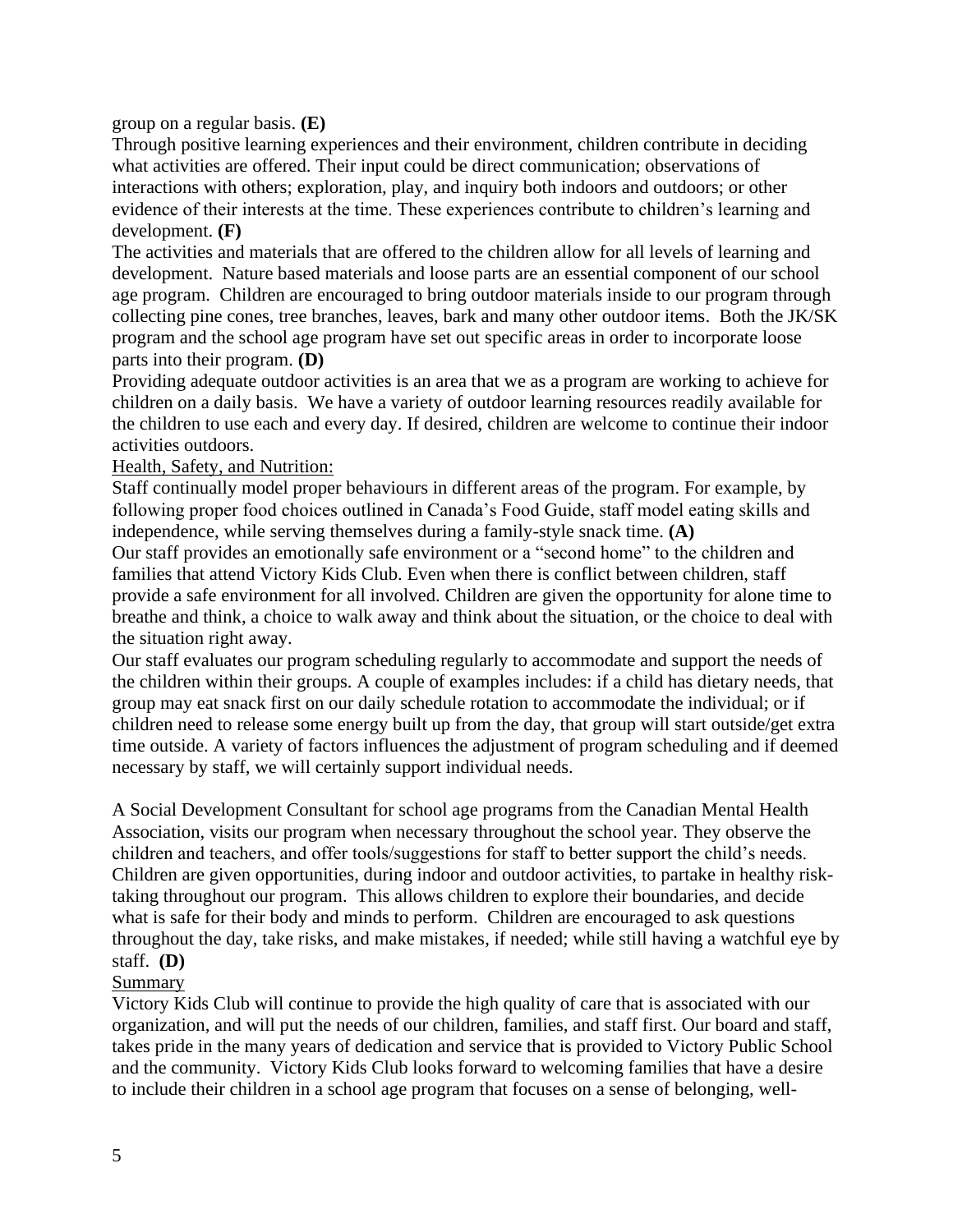being, expression, and engagement for your child.

# **WELCOME TO VICTORY KIDS CLUB**

#### **GENERAL INFORMATION**

#### **HISTORY**

Victory Kids Club, Before and After School Program officially started in the spring of 2000. It was created in response to a community need for day care for children from Kindergarten (Junior & Senior) to Grade 6, ages 3.8-12 years old. The child care centre is located primarily in the open common areas on the lower level of Victory Public School, as well as a primary classroom, the gymnasium, library and kitchen attached to that space. Victory Kids Club has full use of the schoolyard and the nearby Exhibition Park for outside activities. Victory Kids Club is licensed under the Child Care and Early Years Act and is under the direction of a qualified, full time Supervisor.

Programming at Victory Kids Club is an emergent program which includes organized and casual indoor and outdoor play, arts and crafts, games and trips.

#### PROGRAM PHILOSOPHY

It is the philosophy of the centre to provide children with the opportunity to grow and flourish through the foundations of belonging, well-being, engagement, and expression. Each child, of every belief and cultural background, will be cherished and be provided with an environment that is free from bias, discrimination, violence, and exclusion. Victory Kids Club will allow children a home-like atmosphere that will assist children in becoming competent, capable and organized individuals, and assist in their growth and development. Children will be given the opportunity to experience positive learning experiences through exploration, play, and inquiry. Our program will provide children with choices in their leisure activities both in our indoor and outdoor environment. Some activities include: sports, games, ongoing projects, quiet time and social interactions with peers and adults depending on the individual needs of the child. We will foster open communication between Victory Kids Club and parents on a daily basis. We will allow children the opportunity to reflect on questions they may have and expand their critical thinking through constant inquiry. Staff will always be encouraged to pursue professional learning and bring new, and exciting ideas back to the program to share these experiences with both staff and children.

#### OUR MISSION

Victory Kids Club is a non-profit organization that provides high quality before and after-school childcare for students attending Victory Public School.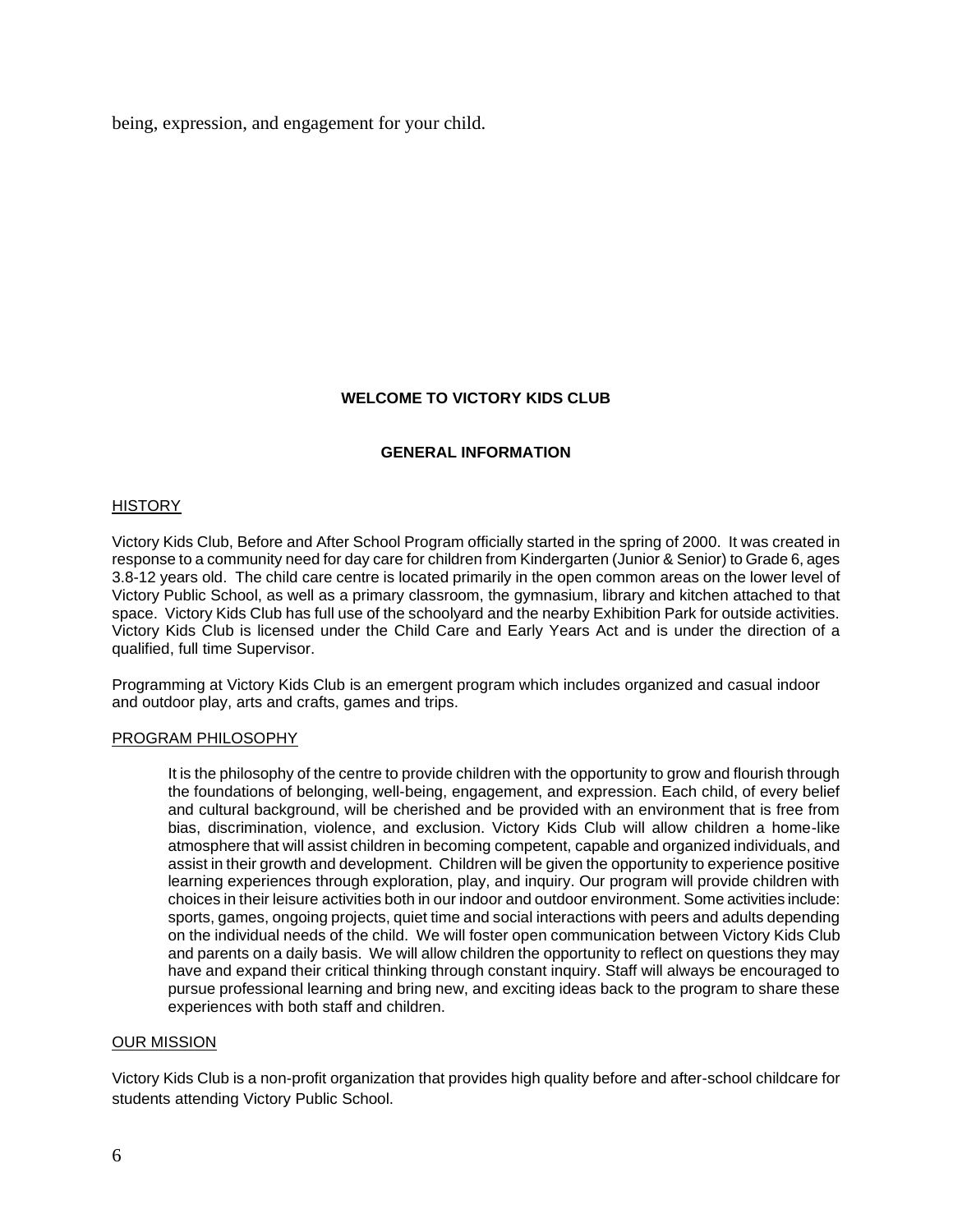#### OUR VISION

To champion excellence and provide leadership to other school communities in the development of before and after-school childcare programs.

#### OUR VALUES

- **Fun** By learning through play, we support children to grow and develop physically, socially, emotionally and intellectually.
- *Inclusiveness*  We cherish diversity and welcome children of all backgrounds and beliefs. We endeavour to provide an environment that is free from bias, discrimination and violence.
- **Nurturing** Under the guidance of a qualified and loving staff, we strive to provide a caring and home-like atmosphere.
- *Respect* We believe that all children should be treated with empathy and compassion, and will accommodate individual needs where possible.
- *Safety* Our focus is on providing a safe and secure program for families who require child care.
- *Teamwork* Our staff is committed to working in partnership with families, teachers, and other service providers. We encourage open and daily communication between parents and staff.

#### OUR STAFF

Victory Kids Club has amazing staff. We are committed to providing a supportive working environment for staff with opportunities for personal and professional growth. Throughout each program at least one RECE will be working within the group. Victory Kids Club is supportive of enhancing staff's knowledge and understanding of child development through professional development.

#### DIVERSITY/ANTI-BIAS POLICY

Victory Kids Club believes in a child care centre that is open and free to all practices and values of diversity. Staff will help guide children in recognizing and respecting similarities and differences, and incorporate different values and traditions into the program. Victory Kids Club will help promote an understanding of children's cultures and work in partnership with families and the community to assist children in the education of diversity.

#### INCLUSION POLICY

Victory Kids Club believes that all children should be recognized for, and celebrated with one another their unique abilities, talents, and traditions. Children should be given equal opportunities to learn, play, and grow in an environment that will be adapted for, to allow all children to be engaged. Promoting inclusion in our program helps children understand and value each other's uniqueness, and shows unconditional acceptance for all. At any time, Victory Kids Club will work with the families, Victory Public School, and any outside agency to provide an inclusive environment for any children enrolled in the program.

#### OUR CURRICULUM

Victory Kids Club follows the emergent curriculum program, which is based on the children's interest and references the document "*How Does Learning Happen*" during the program. All documentation will be reflected on our program web sheets, which are located within each group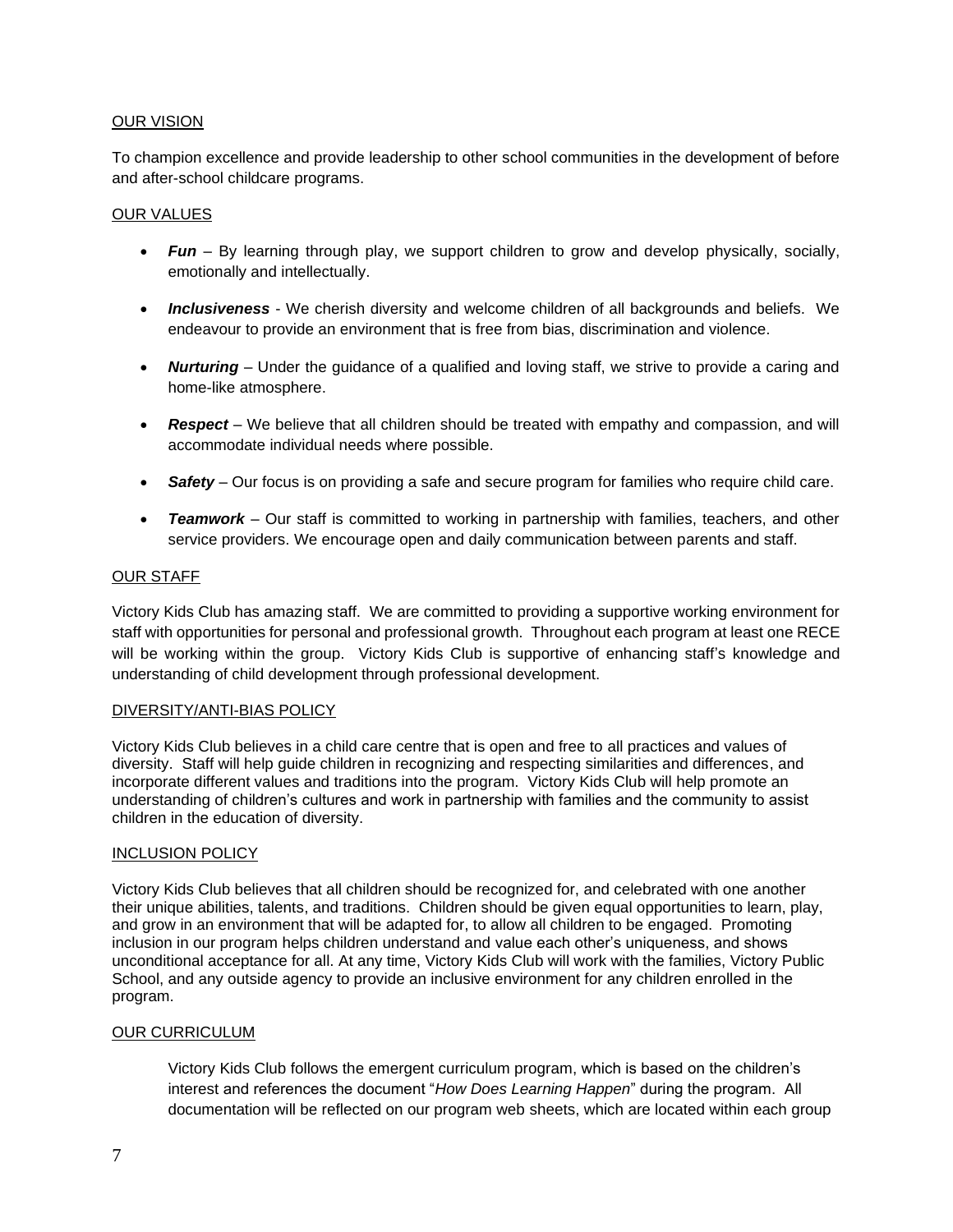area. Staff will document what their group did or talked about on each particular day. Photos are used at Victory Kids Club to help demonstrate what the children have been actively involved in during their time with us.

#### PARENT PARTICIPATION

Parents are invited, to become involved in activities in whatever way best suits their interests and schedules. You are welcome to join in activities, to set up a special activity or to come along on a field trip. You might like to share your cultural heritage through stories, art, or preparing a traditional food at snack time. Use your imagination. Your involvement allows your child to share you with childcare friends.

Parents can also volunteer time and skill by:

- Assisting with activities either on site or off site
- Donating materials for use in the programs (old clothing, old electronics, toys, recycled materials excluding egg cartons and toilet rolls, etc)
- Becoming a member of the Parent Board of Directors

#### LICENSING

Victory Kids Club is licensed by the Ministry of Education. Victory Kids Club abides by all rules and regulations outlined by the Child Care and Early Years Act and references the document "How Does Learning Happen" as a primary resource when engaging children, families and the community. Victory Kids Club will also have regular inspection visits by the County of Wellington, Upper Grand District School Board, and Wellington Dufferin Public Health Unit.

#### DECISION MAKING AT THE CENTRE

A board meeting is held once per month to determine overall policy matters and to elect, from the membership, a new Board of Directors. Its function is to maintain a constant view of centre operations, and oversee its finances and policies on behalf of general members. Present positions on the Board are as follows: Chairperson, Vice-Chairperson, Secretary, Treasurer, and an Ex-Offico member, the Principal of Victory Public School.

Parents should not hesitate to contact Board Members at any time to express their ideas or concerns.

#### ANNUAL GENERAL MEETING

Each family at Victory Kids Club is a member of the child care centre. An Annual General Meeting is held once every year. Its function is for parents to give input concerning operations, approves audited financial statements, updates on staffing changes, and approves new board members. 60% of parents are either present at the meeting or are represented by members of the board through proxy forms.

All parents are encouraged to attend every year.

#### BEHAVIOUR GUIDANCE

All staff provides a safe environment for all children. Children are encouraged to handle their disputes themselves. If unsuccessful, children are given opportunity to: talk it over with the children involved, given alone time to breathe and think, given a choice to walk away and think about the situation, and/or if needed children may be redirected to a different activity.

# **BEHAVIOUR GUIDANCE INTERVENTION STRATEGIES**

| <b>PRACTICES</b> | <b>PROHIBITED PRACTICES</b> |
|------------------|-----------------------------|
|------------------|-----------------------------|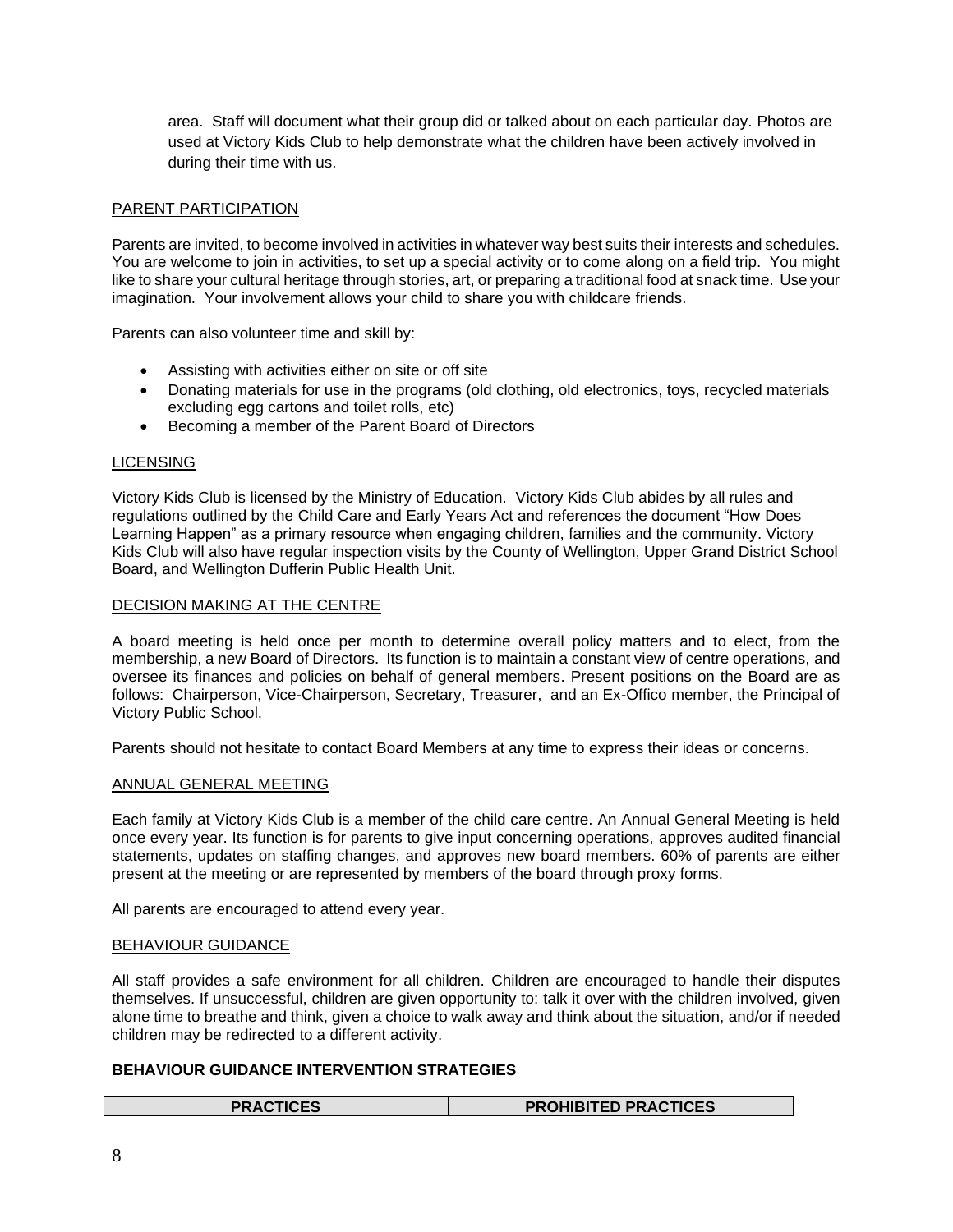| Start with prevention. Reasonable<br>$\blacksquare$<br>adult expectations, a consistent daily<br>routine, and a developmentally<br>appropriate environment and program<br>can prevent many behaviour problems.                                       | Physical restraint of the child, such as<br>٠<br>confining the child to a seat for the<br>purposes of discipline or in lieu of<br>supervision, unless the physical<br>restraint is for the purpose of<br>preventing a child from hurting<br>themselves or someone else and only<br>until the risk of injury is no longer<br>imminent. |
|------------------------------------------------------------------------------------------------------------------------------------------------------------------------------------------------------------------------------------------------------|---------------------------------------------------------------------------------------------------------------------------------------------------------------------------------------------------------------------------------------------------------------------------------------------------------------------------------------|
| Anticipate problems and intervene<br>positively before they happen.                                                                                                                                                                                  | Locking the exits of the child care<br>٠<br>centre for the purpose of confining the<br>child, or confining the child in an area<br>or room without adult supervision,<br>unless such confinement occurs during<br>an emergency and is required as part<br>of the licensee's emergency<br>management policy.                           |
| Use positive language; redirect<br>Ξ<br>behaviour by focusing on what the<br>child may, can or should do. (i.e.<br>"Shovels are for digging".)                                                                                                       | Don't limit directions to what the child<br>×,<br>cannot or must not do or give over-<br>generalized directions. (i.e. "Share".)                                                                                                                                                                                                      |
| Encourage and praise desired<br>$\blacksquare$<br>behaviour.                                                                                                                                                                                         | Don't reinforce unacceptable behaviour<br>×,<br>through direct or indirect attention.                                                                                                                                                                                                                                                 |
| Allow the child choices when possible;<br>٠<br>if a choice is not possible then state<br>clearly. (i.e. "It is time to go inside".)                                                                                                                  | Don't give a choice when there is no<br>choice available.                                                                                                                                                                                                                                                                             |
| Forewarn the child of changes in<br>٠<br>routine or activities (i.e. an upcoming<br>field trip or that it is almost time to go<br>outside) and explain the expected<br>behaviours.                                                                   | Don't confuse or upset the child by<br>٠<br>abruptly changing routines or activities<br>and not explaining why or what will<br>happen next.                                                                                                                                                                                           |
| Use misbehaviour as an opportunity to<br>٠<br>teach the child problem-solving skills;<br>to help the child identify the problems<br>and feelings; to think of alternative<br>ways of behaviour; to understand<br>consequences and to make decisions. | Don't view misbehaviour as an<br>Ξ<br>interruption or as a developmentally<br>inappropriate (all normal children test<br>limits).                                                                                                                                                                                                     |
| Set reasonable limits clearly and<br>٠<br>consistently.                                                                                                                                                                                              | Don't set unreasonable, excessive<br>٠<br>limits which adults enforce<br>inconsistently.                                                                                                                                                                                                                                              |

# **6. BEHAVIOUR GUIDANCE**

| <b>PRACTICES</b>                                                                                                                                                                                                                                  | <b>PROHIBITED PRACTICES</b>                                                                                                                                                                                                                              |
|---------------------------------------------------------------------------------------------------------------------------------------------------------------------------------------------------------------------------------------------------|----------------------------------------------------------------------------------------------------------------------------------------------------------------------------------------------------------------------------------------------------------|
| Act with care and respect when<br>enforcing limitations.                                                                                                                                                                                          | Use corporal punishment.                                                                                                                                                                                                                                 |
| If you must redirect a child from a<br>situation or an activity make sure the<br>child has been warned, and give<br>him/her an alternate activity. Allow the<br>child to return to the original activity<br>when the child feels he/she is ready. | Use of harsh or degrading measures or<br>threats or use of derogatory language<br>directed at or used in the presence of a<br>child that would humiliate, shame or<br>frighten the child or undermine his or<br>her self-respect, dignity or self-worth. |
| Discuss difficult situations with the<br>Supervisor and parents. Remember<br>that the child care centre staff and the                                                                                                                             | Deprive the child of basis needs<br>including food, drink, shelter, sleep,<br>toilet use, clothing and bedding; or                                                                                                                                       |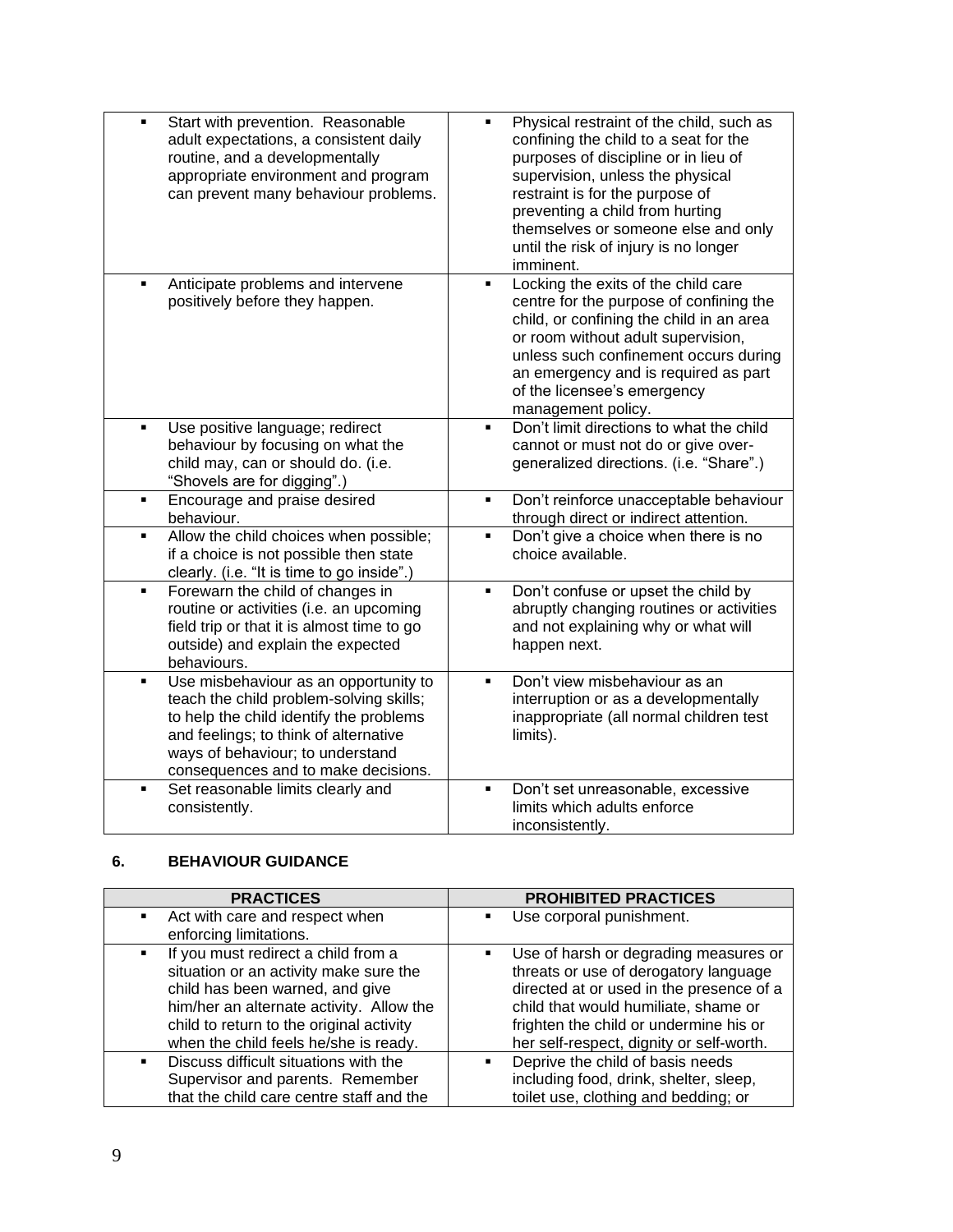| child's family are in partnership;<br>working together for the best interest of<br>the child. | inflicting any bodily harm on children<br>including making children eat or drink<br>against their will. |
|-----------------------------------------------------------------------------------------------|---------------------------------------------------------------------------------------------------------|
|                                                                                               | Isolate a child<br>$\blacksquare$                                                                       |
|                                                                                               | Do not work in isolation; always have<br>$\blacksquare$<br>another adult with you.                      |

All forms of physical discipline or verbal abuse are forbidden.

# GOALS

- To support physical development by encouraging active outdoor play and providing nutritious snacks.
- To support emotional development by creating a warm, affectionate and secure environment, providing opportunities for autonomy, and attention to individual needs.
- To support social development by encouraging on-going verbal communication, promoting opportunities for sharing and cooperating, guiding children's behaviour through example and positive redirection, and promoting self-control skills.
- To instill a sense of independence, and self-worth within every child.
- To create a multicultural setting by promoting an appreciation of each child's own culture and the culture of others, and by demonstrating the same expectations for all boys and girls.

# **THE PROGRAM**

# ADMISSION REQUIREMENTS

Victory Kids Club has the facilities to accommodate 56 children between the ages of 3.8-12 years of age in our morning program and 84 children between the ages of 3.8 – 12 years of age in our afternoon program.

# Kindergarten

This group consists of the children ranging in age from  $3.8 - 7$  years of age.

#### Primary/Junior School Age

This group consists of children ranging in age from 5.8 – 13 years of age, with an allowance of 20% mixed age grouping allowing 6 SK children to join this group.

Full-time enrollment – consists of 5 full days a week of before and after school care.

Part-time enrollment – consist of 5 full days a week of after school care

If you choose to reduce your child's schedule (i.e. from full-time to part-time) for any period of time you will not be guaranteed the same schedule at a later date.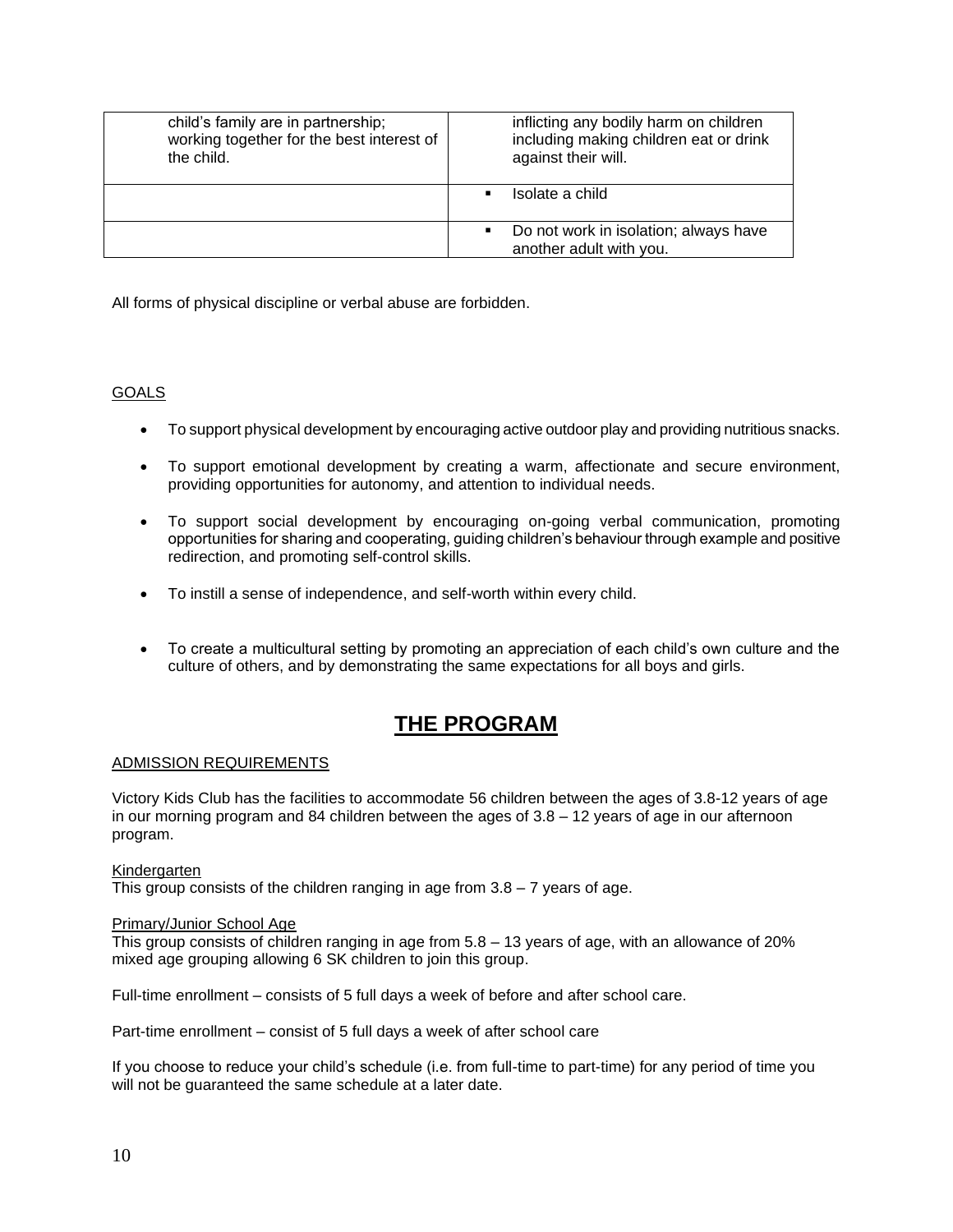#### WAITING LIST POLICY

Victory Kids Club maintains a waiting list. The date of application, preferred start date and the program registered for determines a child's position on the waiting list (one wait list for the JK/SK program and one wait list for the school age program). The Supervisor will be the only person to release information to families regarding the position of their child on the waiting list. As childcare spaces become available, enrolment of a child in any of the programs is determined by the criteria stated below:

- Internal movement moving a child from a younger age group to the next older group on the basis of the child's age and available opening
- Internal requests these are requests for a change in schedule by families already enrolled in a program at Victory Kids Club
- Siblings of a child already enrolled
- Children from the public waiting list

#### Sibling Priority Policy

Siblings of enrolled children at Victory Kids Club have a priority status on the waiting list in order that we may better serve their families. A registration form for the sibling must be submitted to be considered for an available opening.

#### Movement/Transition to Older Group

Movement between our programs is based on availability of the space, and the age of the child. Movement readiness is determined by the Supervisor. Factors to determine movement readiness includes, but are not limited to:

- Chronological age
- Space
- Dynamics of the program
- Request from a family

#### Waiting List Inquiries

A family can request the waiting list position of their child by contacting the Supervisor using the following three methods:

Telephone: 519-822-0262 Email: [victory\\_kidsclub@yahoo.ca](mailto:victory_kidsclub@yahoo.ca) Office Hours: 9am-5pm Monday through Friday

From here, the Supervisor will release information that is valid only to the family inquiring. The Supervisor will update the families on their child's current position on the waiting list, while still maintaining privacy and confidentiality. At any time, the Supervisor will disclose information to the family that is inquiring about their child's waiting list status but, will never reveal the status of other families' children on the waiting list.

Any family interested in placing their child on the waiting list must fill out a waiting list form. Families can request a form via email [victory\\_kidsclub@yahoo.ca](mailto:victory_kidsclub@yahoo.ca) or print a form off via our website [www.victorykidsclubguelph.com.](http://www.victorykidsclubguelph.com/) After filling out the waitlist form, families must deliver via email or via in person. When the Supervisor receives the application form, your child will be placed on the waiting list.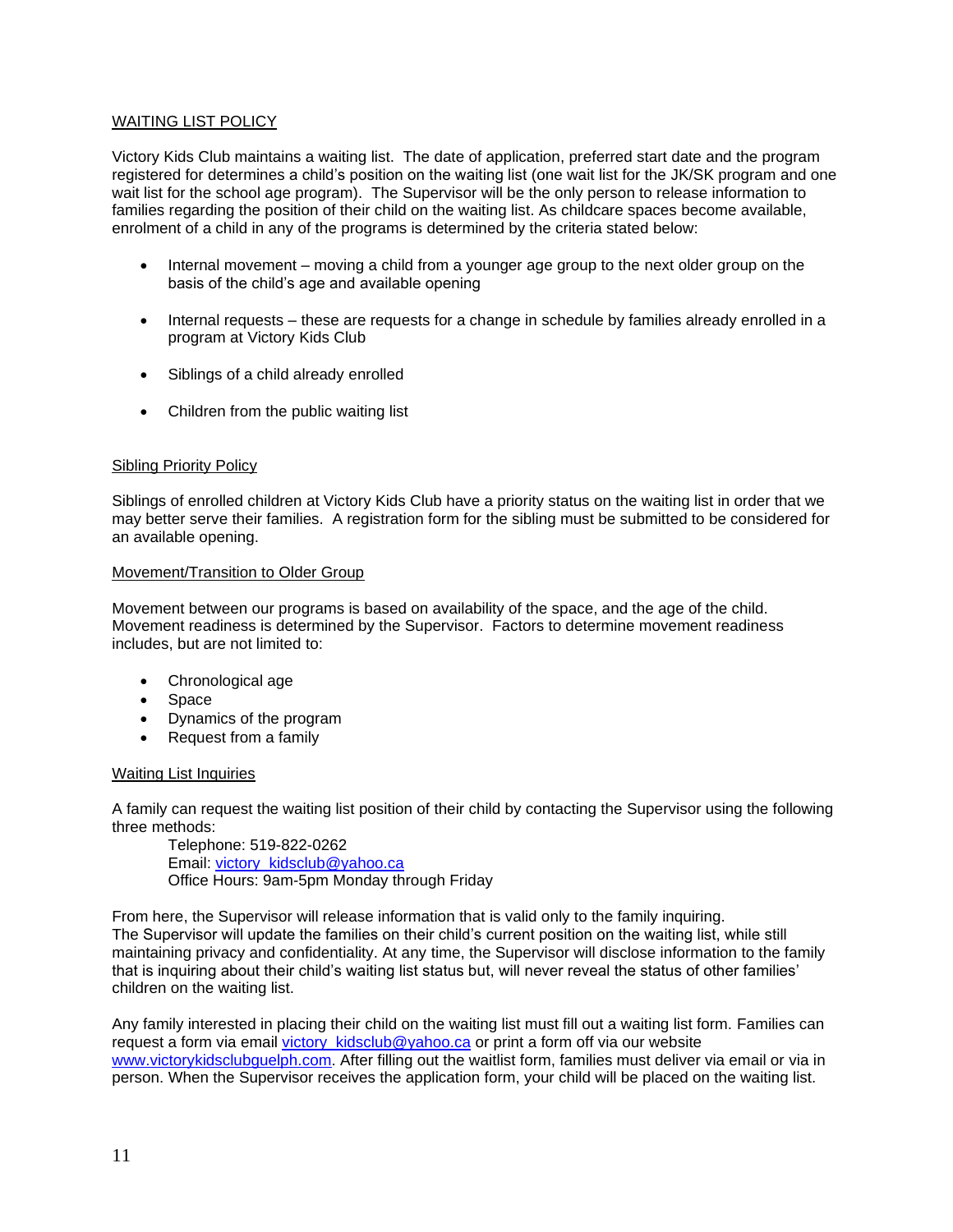#### **Policy Amended – September 2020**

In the event of any unforeseen circumstances (i.e. natural disaster, pandemic, shortage of staff, etc.), Victory Kids Club may reduce the amount of child care spaces that may be available or offered in the program. VKC will do our best to accommodate as many families as possible, while still providing the highest quality of care that families have become accustomed to. The health, safety, and well-being of families, children, and staff are of our utmost priority.

Victory Kids Club will follow the protocol below to allow for fair and adequate placement of children in the program.

1. Parents may be asked to voluntarily and temporarily suspend their child care spaces until Kids Club

can allow more spaces to be offered. Affected parents will not be charged child care fees during this

time. As soon as more spots become available, these families will have first priority for obtaining their spot back.

2. If VKC needs more families to remove their children temporarily from their child care spots, then the following will be implemented. Child care spaces will be given to those families that have seniority within our program, based on the date they originally enrolled.

3. Siblings will not be offered a new child care space for the next school year. After protocol #1 and #2 has been completed and more spaces are available, siblings will then be offered a child care space.

# HOURS OF OPERATION

Victory Kids Club will be open and will operate from 7:30 am to 8:50 am and from 3:10pm until 6:00pm, on all regular school days, and from 7:30am to 6:00pm on P.A. Days. On non-instructional days (i.e. March Break, Strike Day, and Christmas Break) we will operate from 8:00 am to 5:00 pm.

We follow the Upper Grand District School Board holiday policy so; the centre will be closed on statutory holidays and Upper Grand District School Board holidays.

#### INCLEMENT WEATHER/UNFORESEEN CIRCUMSTANCES

If Victory Public School is closed due to inclement weather or any unforeseen circumstances, Victory Kids Club will be closed as well and fees will not be refunded for those days. We will endeavor to update the following:

- A message will be left on the answering machine stating the reason why we are closed and for the length of the closure
- The local radio station will be notified and closure message will be aired
- The website will be updated stating the Centre is closed and reason for the closure.

Due to any strike actions from the school board that closes the school to children, Victory Kids Club will operate a full day program if approved by Upper Grand District School Board. Parents have the opportunity to register their child/ren for that particular day, and pay an extra charge for the full day of child care. Regular before and after school fees will not be refunded for any strike days that may occur during the school year.

#### EMERGENCY MANAGEMENT POLICY AND PROCEDURE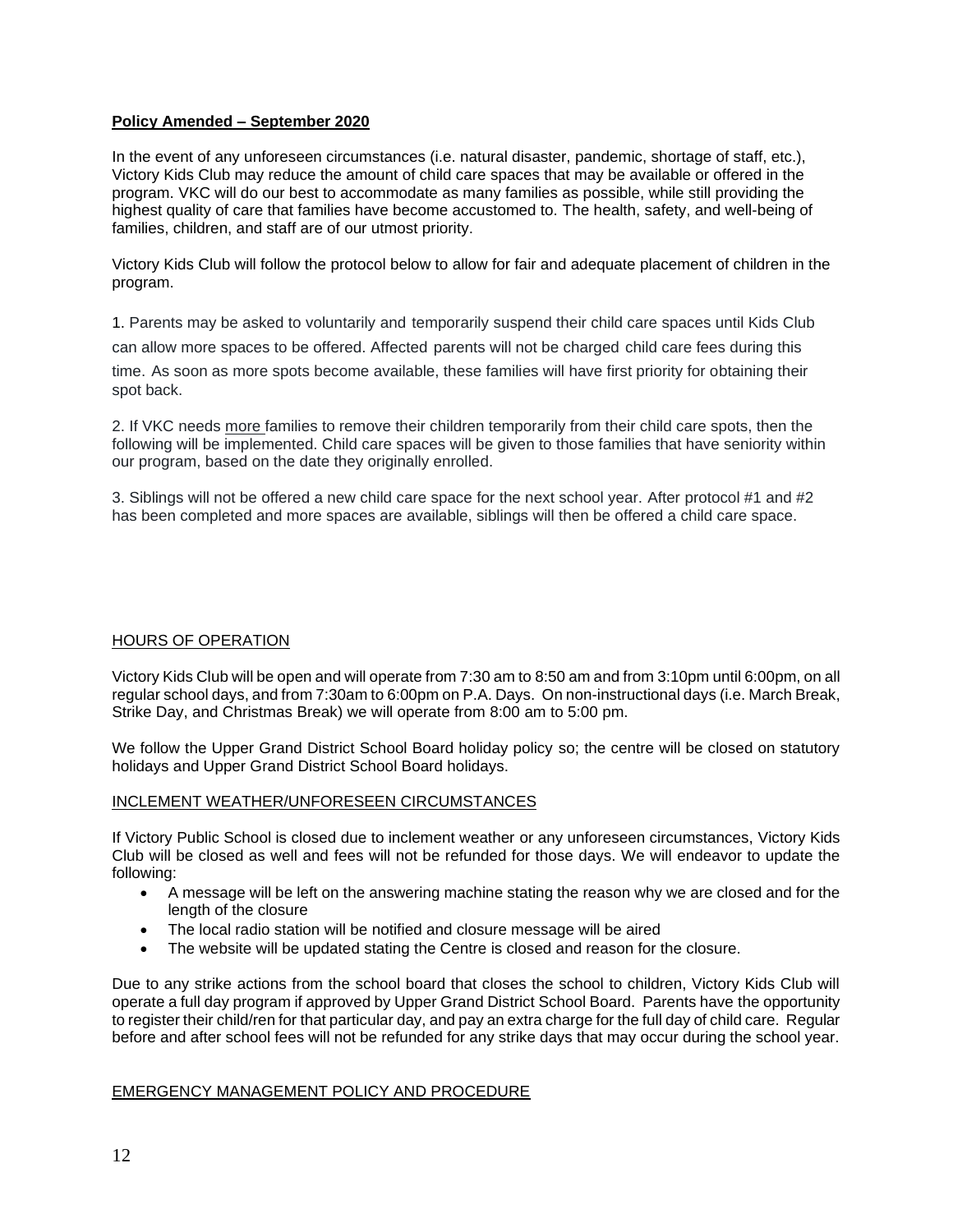In the case of any emergency situation that may occur during operating hours at Victory Kids Club, children's health and safety will be of our utmost priority. If staff and children need to leave the school premises for any reason, VKC will temporarily relocate to their evacuation site, G.C.V.I. High school (155 Paisley Road, Guelph). A notice will be posted on the Kids Club entrance (Powell Street doors), stating that we have relocated to our evacuation site. Parents will then be contacted by telephone by a VKC employee, stating where they can pick their child/ren up that day. If parents need to contact VKC please call 519-362-5461. If you would like a copy of our emergency management policy and procedures, please contact the Supervisor.

#### FEES - effective September 1<sup>st</sup>, 2022

The cost of the program is: **JK/SK Fees**

**\$117.00 per** month before school **\$268.00** per month, after school care **\$360.00** per month, before and after school care

**Grade 1 to 6 Fees \$115.00** per month, before school **\$ 263.00** per month, after school care **\$ 353.00** per month, before and after school care

The monthly charges for the centre are based on the number of school days per year divided by ten months.

Other rates are as follows:

P.A. days and Non-Instructional days: **\$ 50.00** per day

Additional fees may be charged for special trips/outings.

Each family will be given a FOB, courtesy of Victory Kids Club, that is used for entering the building. If you happen to misplace your FOB and request a new one, you will be required to pay a \$20.00 non-refundable charge.

# PAYMENT OF FEES

Childcare fees are set by the parent Board of Directors. A fee list can be found in this document and on our website [www.victorykidsclubguelph.com.](http://www.victorykidsclubguelph.com/) Parents will be notified in writing 60 days prior to fee changes. The monthly fee is payable for all instructional days; no refunds will be made for any absent days. As a non-profit organization, we count on your cooperation in payment of fees on time in order to meet our monthly financial commitments.

Parents have the option of writing post-dated cheques for the entire school year (10 months), or writing a cheque upon receiving a monthly invoice, or the option to pay in cash or e-transfer. Any option should be put into the lock box attached to the school age parent mailboxes.

Cheques, made payable to Victory Kids Club, or cash are due on the first day of each month.

#### OVERDUE FEES

Fees are due on the 1<sup>st</sup> of every month. The Supervisor will contact the parents by phone or email when fees are overdue. If fees are not paid by the end of the month then, at the Supervisor's and Board of Directors discretion, your child/ren may be refused admittance to the centre until the balance of outstanding fees are paid in full.

Parents are encouraged to contact the Supervisor as soon as possible in the event of an inability to pay fees. In special circumstances, other arrangements can be made at the discretion of the Supervisor.

#### WITHDRAWAL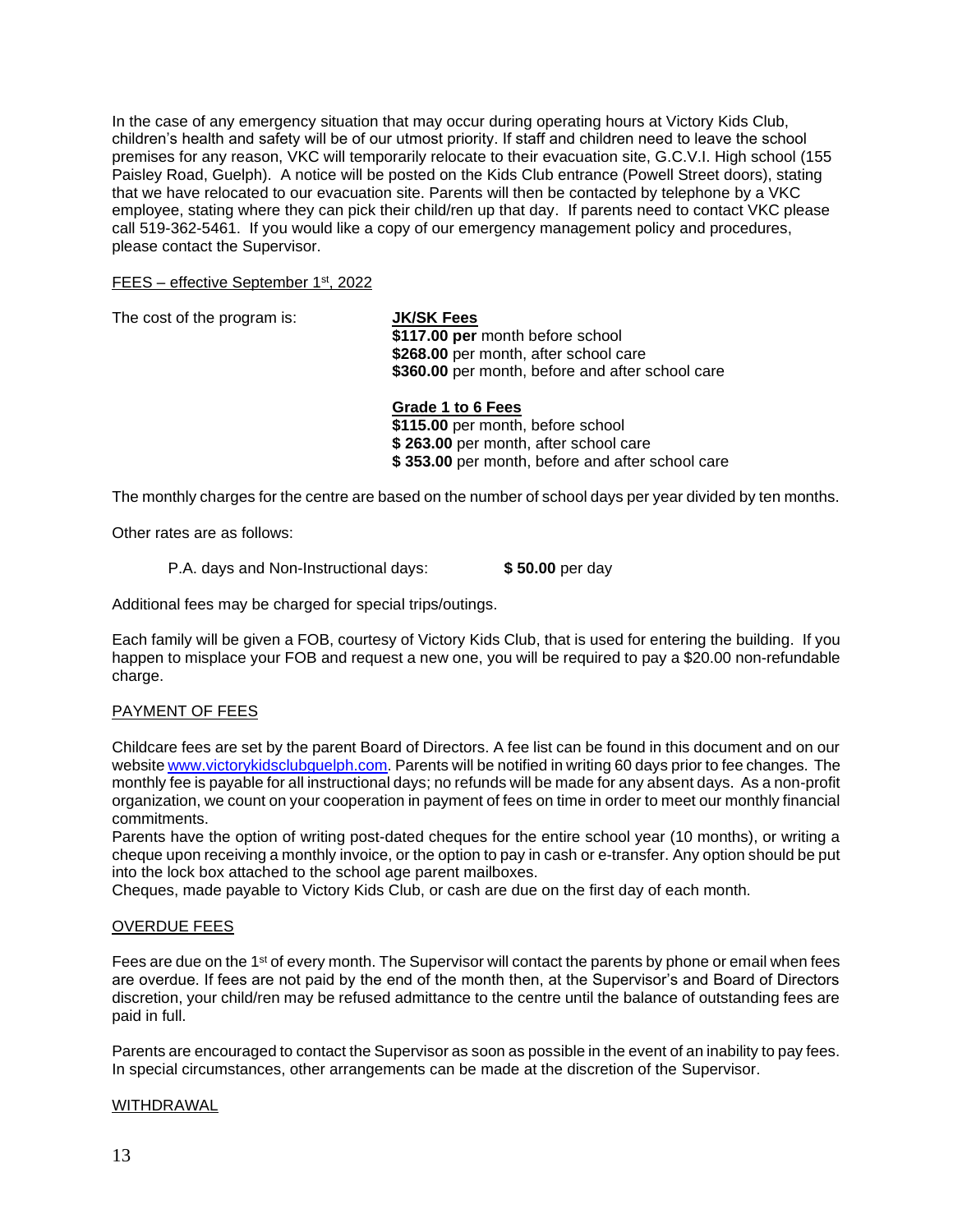Please advise us in writing of your child's withdrawal from the centre 30 days in advance so that we can sufficiently prepare for your child's departure. For example, if you notify the centre of your child's withdrawal on November 22<sup>nd</sup>, then your child's last day in the centre will be December 22<sup>nd</sup> and December's fees total will be pro-rated.

#### DISCHARGE

The behaviour of a child (or an adult connected to the child), that has a negative impact on staff, a member of the Board of directors, other families' family members, and/or children within the centre, may be discharged (may cause their child to be discharged) at any time. The centre reserves the right to discharge a child (due to a child's behaviour or said adult's behaviour) at any time. The decision to discharge will be at the discretion of the Supervisor and the Board of Directors. Fees will be reimbursed on a pro-rated-basis.

#### ABSENCE

There is no refund of fees issued for any days of a child's absence.

In cases of an extended leave, parents are required to maintain payment in full fee or to forfeit the child's place in the centre.

#### **ILLNESS**

Children attending Victory Kids Club should be well enough to participate in all areas of the program. When children exhibit any signs or symptoms of ill health the child will be provided with a space to rest, if possible, and parents will be contacted immediately and arrangements will be made to pick up the child. Staff will fill out an illness form and parents will sign the form on arrival and will be in instructed on the protocol for when the child can return. Staff will follow the following procedures regarding an ill child as outlined by Public Health.

| Chicken Pox                                                                                                                                                     | Until all blisters have dried into scabs, and child is<br>well enough to participate in program                                                                                               |
|-----------------------------------------------------------------------------------------------------------------------------------------------------------------|-----------------------------------------------------------------------------------------------------------------------------------------------------------------------------------------------|
| Conjunctivitis (pink eye)                                                                                                                                       | Bacterial (with pus) until 24 hours after treatment<br>begins                                                                                                                                 |
| Diarrhea (parents will be called after two incidents<br>of diarrhea unless there are extenuating<br>circumstances or the centre is in an outbreak<br>situation) | Must be 24 hours free of diarrhea (longer if centre<br>is in outbreak situation). For some infections, the<br>person must also be treated with antibiotics before<br>returning to the centre. |
| Fever                                                                                                                                                           | Axillary temperature: 100 F or higher<br>Child must be fever free for 24 hours without<br>medication                                                                                          |
| Impetigo                                                                                                                                                        | Until child has been treated with antibiotics for 24<br>hours                                                                                                                                 |
| <b>Head Lice</b>                                                                                                                                                | Until after the first treatment                                                                                                                                                               |
| Rash with or without fever or behavioural changes                                                                                                               | Until a medical exam indicates these symptoms are<br>not that of a communicable disease                                                                                                       |
| Respiratory infections (viral)                                                                                                                                  | Until child is without fever for 24 hours without<br>medication and is well enough to participate in<br>normal activity                                                                       |
| Ringworm                                                                                                                                                        | Until 24 hours after treatment has been started                                                                                                                                               |
| <b>Scabies</b>                                                                                                                                                  | Until 24 hours after treatment has been started                                                                                                                                               |
| Streptococcal sore throat                                                                                                                                       | Until at least 24 hours after treatment begins and<br>the child is without fever for 24 hours without                                                                                         |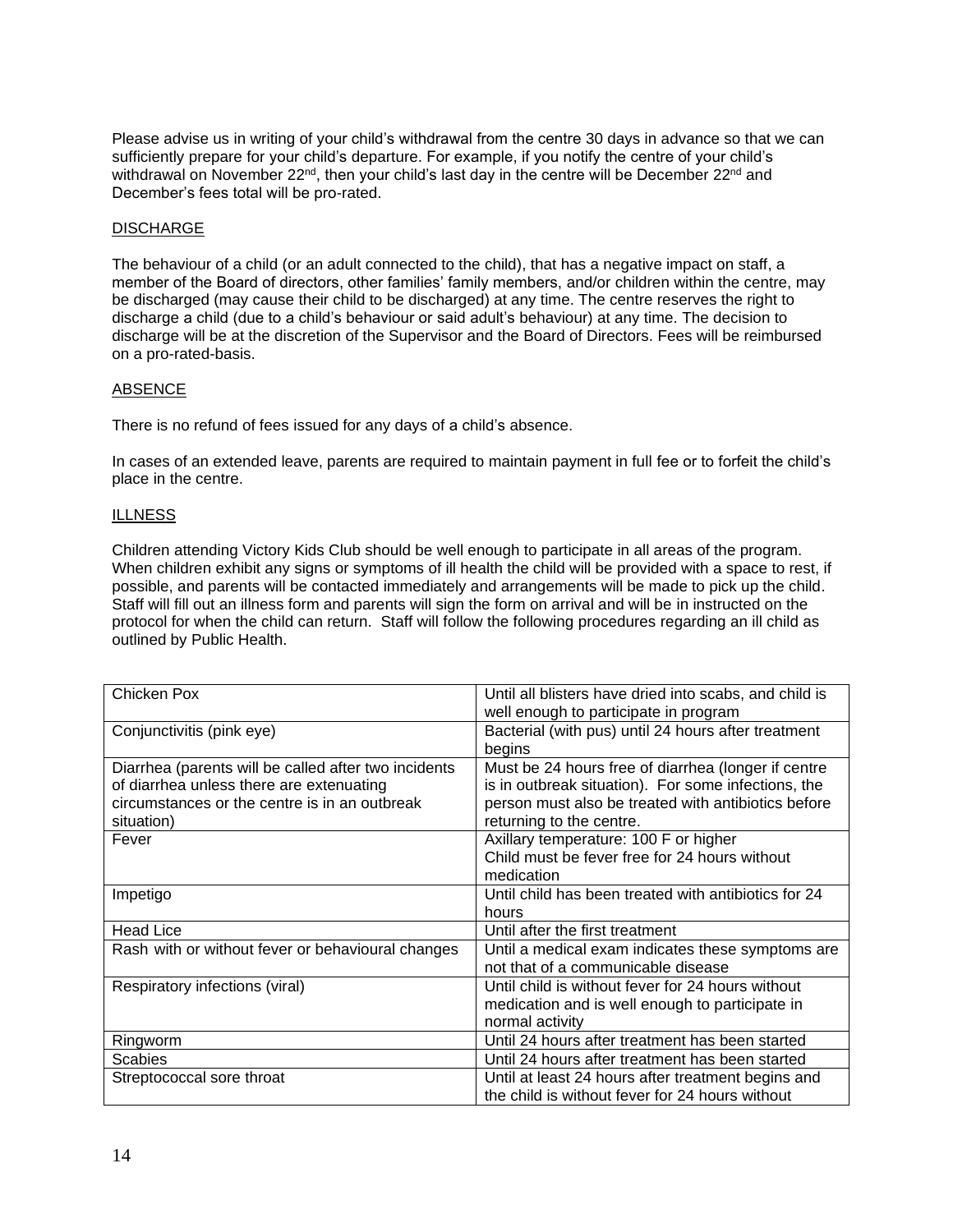|                                                                                                                                                                  | medication                                                                      |
|------------------------------------------------------------------------------------------------------------------------------------------------------------------|---------------------------------------------------------------------------------|
| Vomiting (parents will be called after one incident of  <br>vomiting unless there are extenuating<br>circumstances or the centre is in an outbreak<br>situation) | Until vomiting stops for at least 24 hours (longer if<br>centre is in outbreak) |

| <b>ADMINISTRATION OF MEDICATION</b> | Established: June 1, 2009 | <b>Revised: August 2016</b> |
|-------------------------------------|---------------------------|-----------------------------|
|-------------------------------------|---------------------------|-----------------------------|

**Policy:** Victory Kids Club staff will administer medication prescribed by a physician if scheduled doses are required while a child is at Victory Kids Club. The medication container or packages must be clearly labeled with child's name, the name of the drug or medication, the dosage of the drug or medication, the date of purchase and expiration (if applicable), and instructions for storage and administration. Nonprescription medication can be administered at Kids Club as long as it is in the original package and the package is unopened. If a child self-administers a medication (e.g. puffers or epinephrine), VKC will keep a record of the self-administration and time administered on the provided medication form, and will be noted in the staff daily log book. The child may carry the self-administered medication in a zipped pouch, if requested by the parent.

**Procedure:** All drugs and medication administered to children of Victory Kids Club must be:

- ❖ Stored in accordance with the instructions on the label and with parental authorization.
- ❖ Administered in accordance with the instructions on the label and the written authorization received by the parents/guardian. This authorization will include scheduled times and amounts to be given to the child. (Please use medical release forms and schedules.)
- ❖ Inaccessible at all times to children, and kept in a locked box/drawer in an appropriate area (with the exception of asthmas or emergency allergy medication that a child may self-administer, if authorized by parents/guardians.)

One staff member will be in charge of all administration of any prescription or non-prescription drugs. If the staff member in charge of administering the medication is unable to do their job, a designate staff member will take over the responsibility.

# HEALTH

If your child has allergies or other medical problems, be sure to include these, as well as specific instructions for care of your child, on the registration form. If necessary, attach a detailed note.

In the event that your child requires emergency medical care and you cannot be reached, the medical consent form which you signed at registration allows medical emergency teams to take the child to the hospital and allows hospital staff to provide emergency care.

#### MEDICAL REQUIRMENTS:

It is important that all children and staff are in good health. All children and staff will be asked to have up-todate immunizations before beginning the program. Victory Kids Club will keep all medication information in their individual files, in a locked cabinet. If a family chooses for a child not be up-to-date on all required immunization due to religious or conscience reasons, an exemption may be granted by completing a ministry approved form which will be keep your child's file along with a "Statement of Conscience or Religious Belief" form that is to be completed by the "commissioner for taking affidavits". If this is a medical exemption, families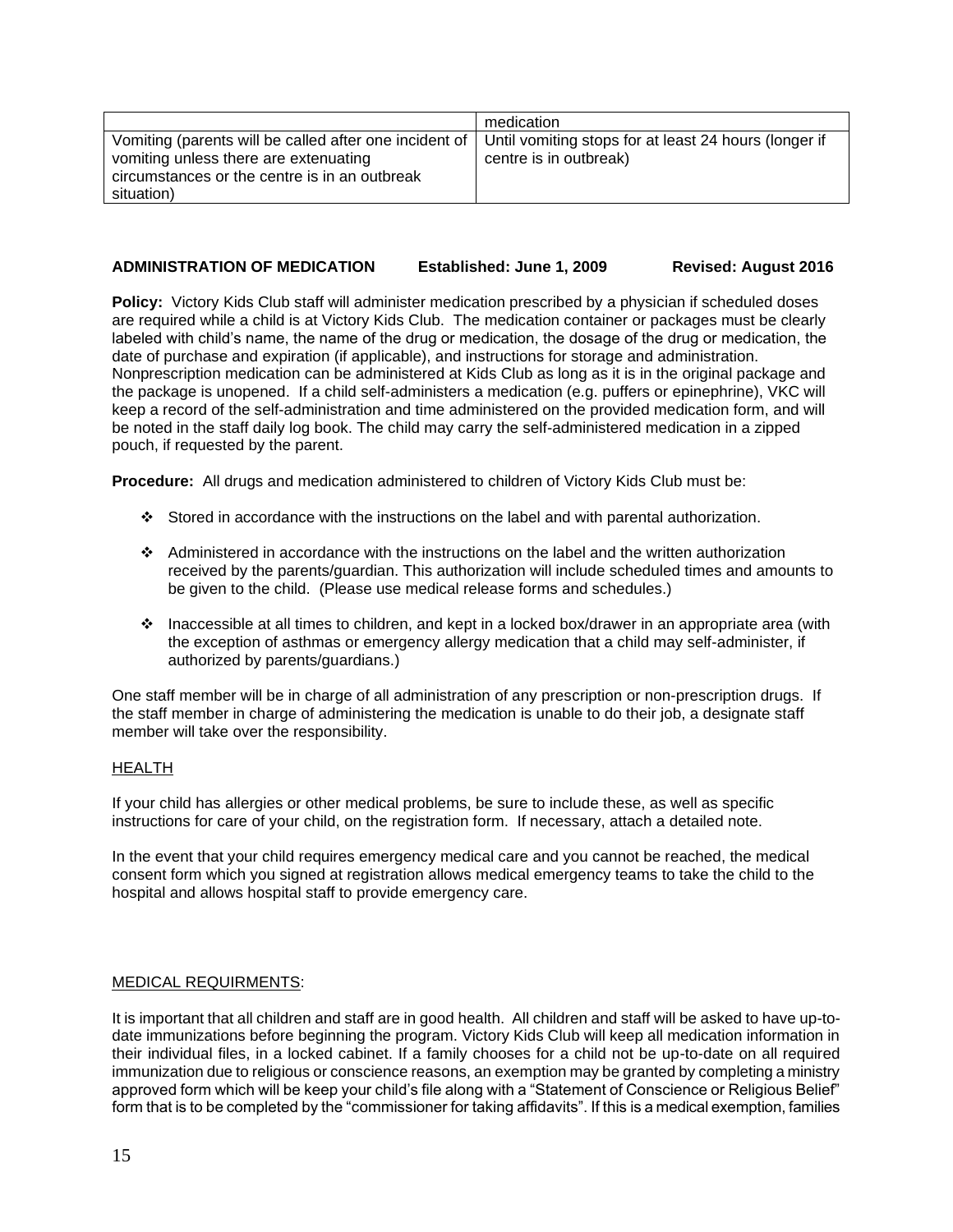must fill out a "Statement of Medical Exemption" form and have it completed by a doctor or nurse practitioner. The above requirements and necessary documentation will be provided by all staff members, if applicable. If ever Victory Kids Club is declared in outbreak by the Guelph Public Health Unit, that was caused by vaccine preventable diseases, such as (DPTP, MMR, Varicella etc.), those children and staff not immunized will be asked to refrain from the program until the outbreak is declared over by the Guelph Public Health Unit.

# SANITARY PRACTICES

To ensure a healthy environment, we adhere to the following basics of infection control:

- 1. Keeping premises, equipment, and materials as clean as possible utilizing a strict disinfecting schedule.
- 2. Practicing consistent hand washing techniques for children and staff.
- 3. Separating ill children from their peers and re-admitting only when recovery from infection is complete.
- 4. Following all health regulations as directed by the Wellington-Dufferin-Guelph Health Unit.

#### Parent Issues and Concerns Policy and Procedures

Name of Child Care Centre: **Victory Kids Club** Date Policy and Procedures Established: **September 1st, 2017** Date Policy and Procedures Updated: **September 1st, 2017**

#### Purpose

The purpose of this policy is to provide a transparent process for parents/guardians, the child care licensee and staff to use when parents/guardians bring forward issues/concerns.

#### **Definitions**

*Licensee*: The individual or agency licensed by the Ministry of Education responsible for the operation and management of each child care centre it operates (i.e. the operator).

*Staff*: Individual employed by the licensee (e.g. program room staff).

**Policy** 

# **General**

Parents/guardians are encouraged to take an active role in our childcare centre and regularly discuss what their child(ren) are experiencing with our program. As supported by our program statement, we support positive and responsive interactions among the children, parents/guardians, childcare providers and staff, and foster the engagement of and ongoing communication with parents/guardians about the program and their children. Our staff are available to engage parents/guardians in conversations and support a positive experience during every interaction.

All issues and concerns raised by parents/guardians are taken seriously by the Supervisor/Designate and will be addressed. Every effort will be made to address and resolve issues and concerns to the satisfaction of all parties and as quickly as possible.

Issues/concerns may be brought forward verbally or in writing. Responses and outcomes will be provided verbally, or in writing upon request. The level of detail provided to the parent/guardian will respect and maintain the confidentiality of all parties involved.

An initial response to an issue or concern will be provided to parents/guardians within 1 business day(s). The person who raised the issue/concern will be kept informed throughout the resolution process.

Investigations of issues and concerns will be fair, impartial and respectful to parties involved.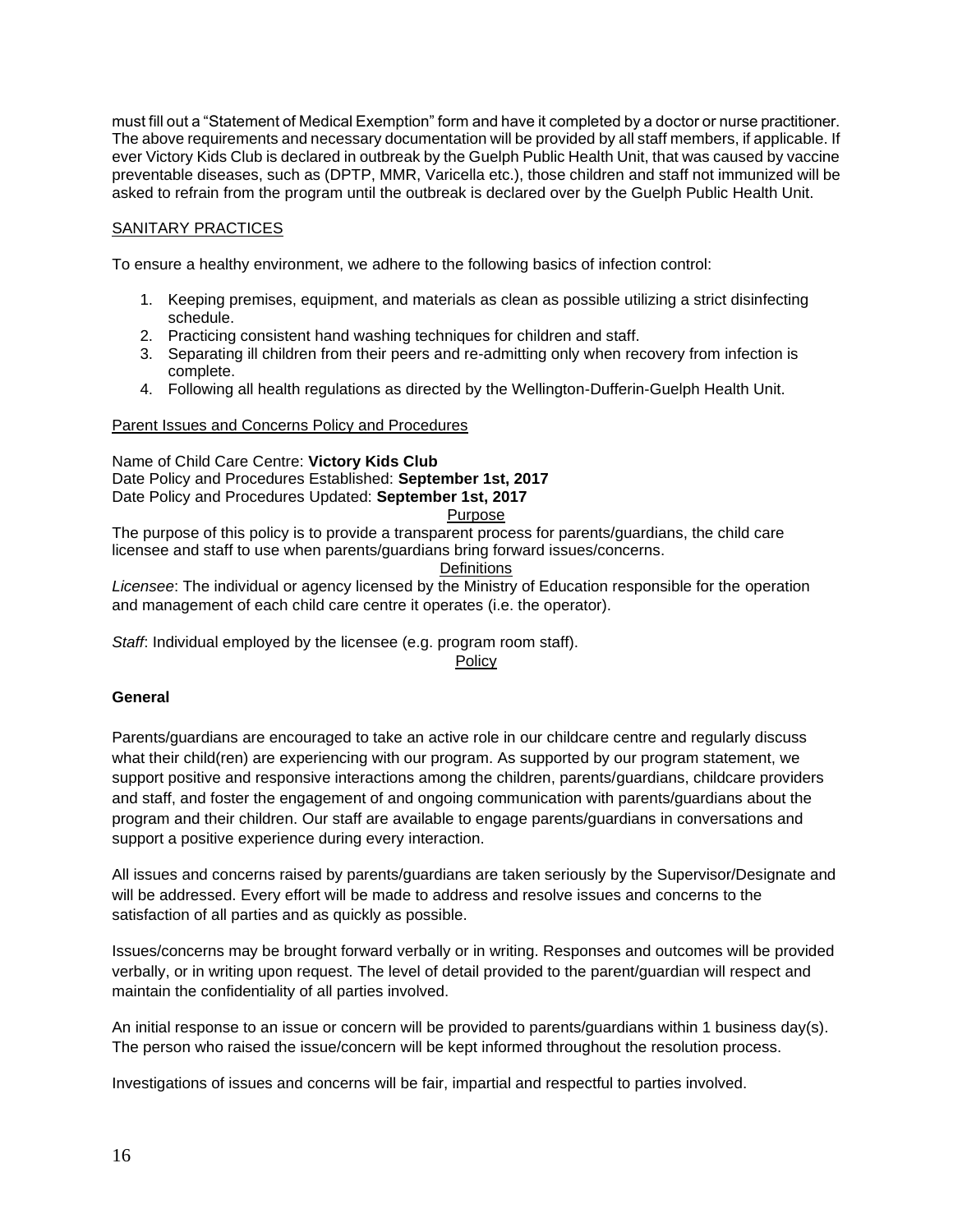# **Confidentiality**

Every issue and concern will be treated confidentially and every effort will be made to protect the privacy of parents/guardians, children, staff, students and volunteers, except when information must be disclosed for legal reasons (e.g. to the Ministry of Education, College of Early Childhood Educators, law enforcement authorities or The Family and Children's Services).

# **Conduct**

Our centre maintains high standards for positive interaction, communication and role-modeling for children. Harassment and discrimination will therefore not be tolerated from any party.

If at any point a parent/guardian, provider or staff feels uncomfortable, threatened, abused or belittled, they may immediately end the conversation and report the situation to the supervisor and/or licensee. Concerns about the Suspected Abuse or Neglect of a child

Everyone, including members of the public and professionals who work closely with children, is required by law to report suspected cases of child abuse or neglect.

If a parent/guardian expresses concerns that a child is being abused or neglected, the parent will be advised to contact the **local Family and Children's Services** (FACS) directly.

Persons who become aware of such concerns are also responsible for reporting this information to CAS as per the "Duty to Report" requirement under the *Child and Family Services Act*.

For more information, visit

<http://www.children.gov.on.ca/htdocs/English/childrensaid/reportingabuse/index.aspx>

| Address the issue/concern at the<br>Program Room-<br>Raise the issue or concern to                                                                                                                                                                                                                                                                                                                                                                                                         | Nature of Issue or<br><b>Concern</b> | <b>Steps for Parent and/or Guardian</b><br>to Report Issue/Concern: | Steps for Staff and/or Licensee in<br>responding to issue/concern: |
|--------------------------------------------------------------------------------------------------------------------------------------------------------------------------------------------------------------------------------------------------------------------------------------------------------------------------------------------------------------------------------------------------------------------------------------------------------------------------------------------|--------------------------------------|---------------------------------------------------------------------|--------------------------------------------------------------------|
| time it is raised<br>the classroom staff directly<br><b>Related (A)</b><br>or<br>or<br>E.g.: Children's<br>the Supervisor or Designate.<br>Arrange for a meeting with the<br>schedule, toileting<br>parent/guardian within 5 business<br>concerns<br>days. $(A,B,C,D)$<br>indoor/outdoor<br>program activities,<br>Document the issues/concerns in detail.<br>Snack and dietary<br>Documentation should include:<br>concerns, etc.<br>the date and time the<br>issue/concern was received; |                                      |                                                                     |                                                                    |

# **Procedures**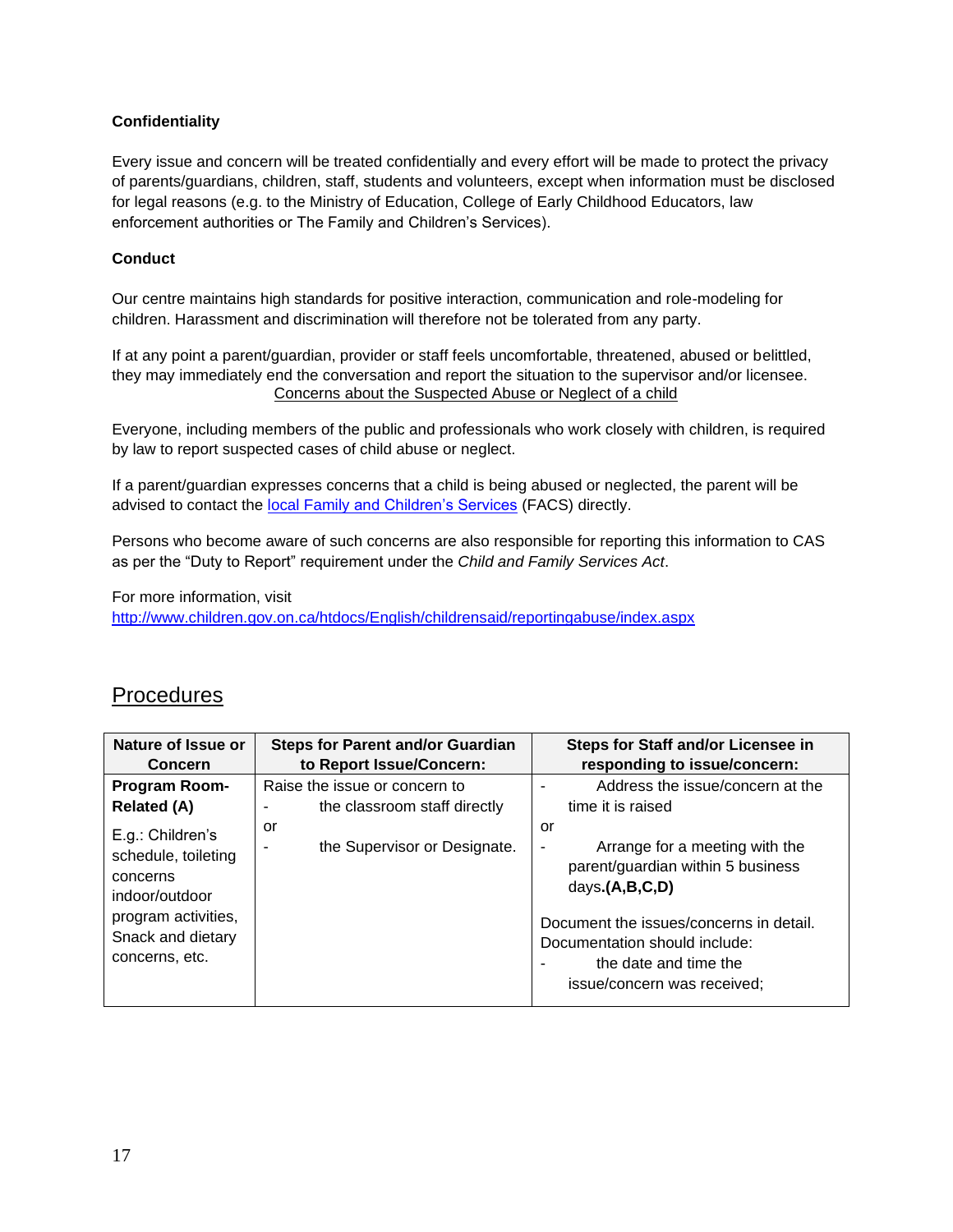| Nature of Issue or                                                           | <b>Steps for Parent and/or Guardian</b>                                                                                                                                                                                                                                                                                                                             | Steps for Staff and/or Licensee in                                                                                                                                                                                                    |
|------------------------------------------------------------------------------|---------------------------------------------------------------------------------------------------------------------------------------------------------------------------------------------------------------------------------------------------------------------------------------------------------------------------------------------------------------------|---------------------------------------------------------------------------------------------------------------------------------------------------------------------------------------------------------------------------------------|
| <b>Concern</b>                                                               | to Report Issue/Concern:                                                                                                                                                                                                                                                                                                                                            | responding to issue/concern:                                                                                                                                                                                                          |
| General, Centre-<br>or Operations-<br><b>Related (B)</b><br>E.g.: child care | Raise the issue or concern to<br>the Supervisor or Designate.                                                                                                                                                                                                                                                                                                       | the name of the person who<br>$\blacksquare$<br>received the issue/concern;<br>the name of the person reporting<br>$\qquad \qquad \blacksquare$<br>the issue/concern;                                                                 |
| fees, hours of<br>operation, staffing,<br>waiting lists,<br>menus, etc.      |                                                                                                                                                                                                                                                                                                                                                                     | the details of the issue/concern;<br>$\qquad \qquad \blacksquare$<br>and<br>any steps taken to resolve the<br>$\qquad \qquad \blacksquare$<br>issue/concern and/or information given<br>to the parent/guardian regarding next         |
| Staff-, Duty<br>parent-,                                                     | Raise the issue or concern to<br>the individual directly                                                                                                                                                                                                                                                                                                            | steps or referral.(C,D)                                                                                                                                                                                                               |
| Supervisor-,<br>and/or Licensee-<br><b>Related (C)</b>                       | or<br>the Supervisor or Designate.<br>$\qquad \qquad \blacksquare$                                                                                                                                                                                                                                                                                                  | Provide contact information for the<br>appropriate person if the person being<br>notified is unable to address the                                                                                                                    |
|                                                                              | All issues or concerns about the<br>conduct of staff, duty parents, etc.<br>that puts a child's health, safety and<br>well-being at risk should be reported<br>to the supervisor as soon as<br>parents/guardians become aware of<br>the situation.                                                                                                                  | matter.(A,B,C,D)<br>Ensure the investigation of the<br>issue/concern is initiated by the appropriate<br>party within 1 business days or as soon as<br>reasonably possible thereafter. Document<br>reasons for delays in writing.(C,D) |
| Student-/<br><b>Volunteer-Related</b><br>(D)                                 | Raise the issue or concern to<br>the staff responsible for<br>$\frac{1}{2}$<br>supervising the volunteer or<br>student<br>or<br>the Supervisor and/or<br>Designate.<br>All issues or concerns about the<br>conduct of students and/or volunteers<br>that puts a child's health, safety and<br>well-being at risk should be reported<br>to the supervisor as soon as | Provide a resolution or outcome to the<br>parent(s)/guardian(s) who raised the<br>issue/concern.(A,B,C,D)                                                                                                                             |
|                                                                              | parents/guardians become aware of<br>the situation.                                                                                                                                                                                                                                                                                                                 |                                                                                                                                                                                                                                       |

**Escalation of Issues or Concerns:** Where parents/guardians are not satisfied with the response or outcome of an issue or concern, they may escalate the issue or concern verbally or in writing to Victory Kids Club Board of Directors.

Issues/concerns related to compliance with requirements set out in the *Child Care and Early Years Act., 2014* and Ontario Regulation 137/15 should be reported to the Ministry of Education's Child Care Quality Assurance and Licensing Branch.

Issues/concerns may also be reported to other relevant regulatory bodies (e.g. local public health department, police department, Ministry of Environment, Ministry of Labour, fire department, College of Early Childhood Educators, Ontario College of Teachers, College of Social Workers, Child Care Early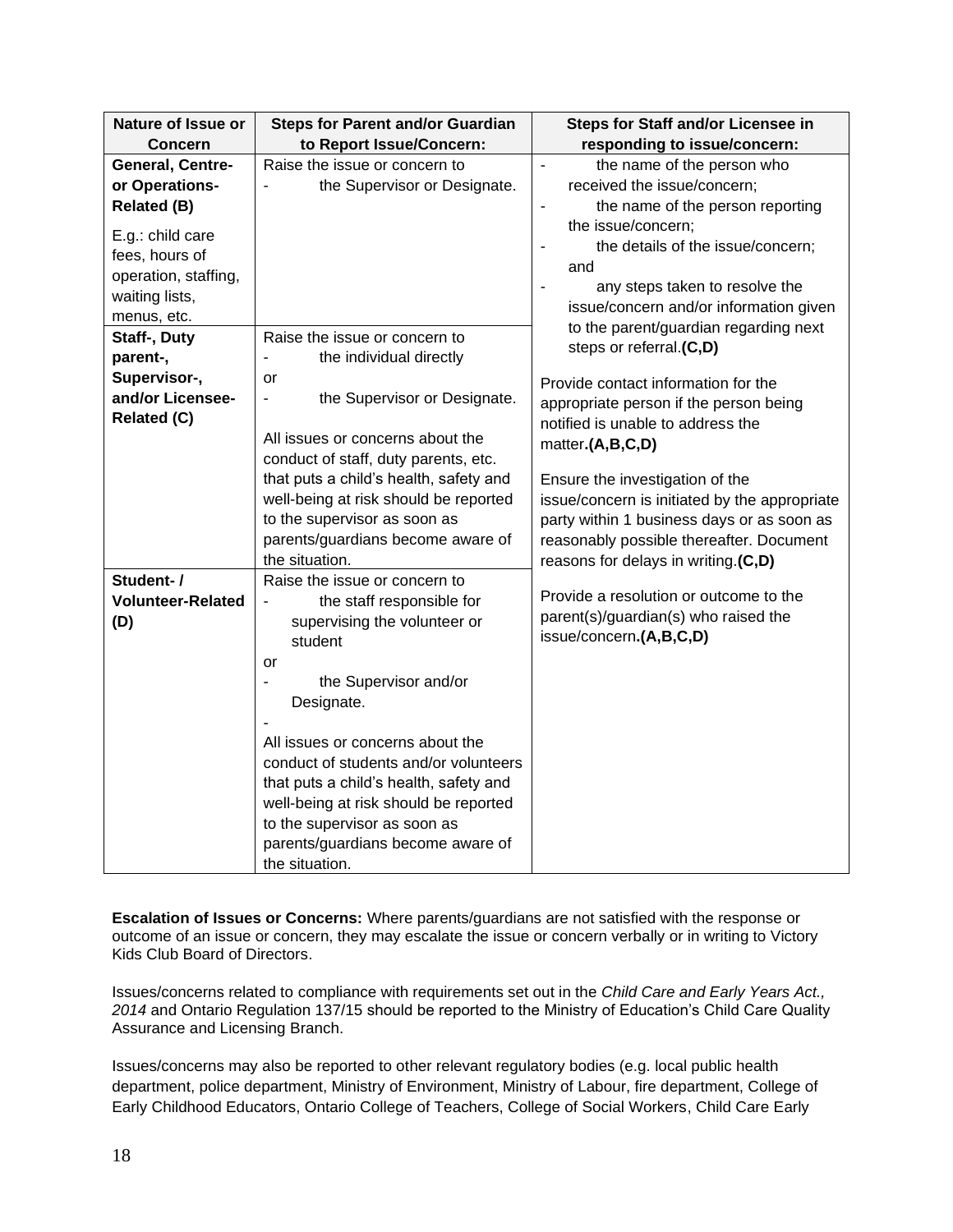Years Division – 519-837-3620 x. 3095 or [childcareinquiries@wellington.ca](mailto:childcareinquiries@wellington.ca) etc.) where appropriate.

**Contacts:** Allison Silva (RECE) – Supervisor Victory Kids Club 519-822-0262

Ministry of Education, Licensed Child Care Help Desk: 1-877-510-5333 or childcare ontario@ontario.ca

#### **Volunteer and Student Placement Policy**

Victory Kids Club will welcome any volunteers and students to help enhance our program and assist the teachers in each group. All volunteers must be 18 years of age and all students must be 16 years of age. All volunteers and students will provide the Supervisor with a current vulnerable sector check and up-todate immunization records and a health assessment prior to commencement. Each volunteer or student will review and sign off annually on the VKC behavioral management policies, individual plans for children with anaphylaxis and all policies and procedures that pertain to the VKC program including the program statement and signing a confidentiality form.

Before each volunteer or student begins work at VKC they will receive their roles and responsibilities in written form, from either the Supervisor or the Staff member that will be responsible for their supervision. All volunteers and students will be supervised at all times by an employee of VKC. They will never be left alone with children and will never be counted in staff ratios while in program.

#### **Effective September 2011**

# FOOD INFORMATION

Nutrition is a key part to any child's growth and development. Victory Kids Club provides a nutritious beforeschool and after-school snack for all children in the program. Our menus are reviewed and approved by a dietitian from the Wellington-Dufferin Public Health Unit. VKC uses a family-style serving system that allows the children to serve themselves snack (due to COV-19, we will not using the family style meal service). If your child has any allergies or dietary restrictions, we encourage parents to meet with the Supervisor ahead of time to discuss any issues that may arise. It is the responsibility of the parent to provide any food substitution to the posted menu that they would like their child to eat.

In an effort to reduce the risk of life-threatening allergic reactions, we no longer allow food products containing peanuts or other nuts into our centre.

#### Non-Instructional Day Lunch Policy (January 2015)

Victory Kids Club will provide care during all scheduled Non-Instructional Days. Victory Kids Club will operate from 7:30 am to 6:00 pm on all P.A. Days and 8-5 pm on all other non-instructional days. Due to the limited space in the kitchen and lack of cooking facilities, Victory Kids Club will not provide a hot lunch or snacks to children during Non-Instructional days. Families are responsible to provide a school friendly nutritious lunch and snacks for their children on these days. If a child happens to forget their lunch on any non-instructional days, Victory Kids Club will try to contact the family to see if they can drop off a lunch. If the family is not able to be reached Victory Kids Club will supply the child with a nutritious lunch at the family's expense (maximum \$10.00). In an effort to reduce the risk of life-threatening allergic reactions, families must not send any food that contains peanuts or any nuts with their children's lunches.

#### CLOTHING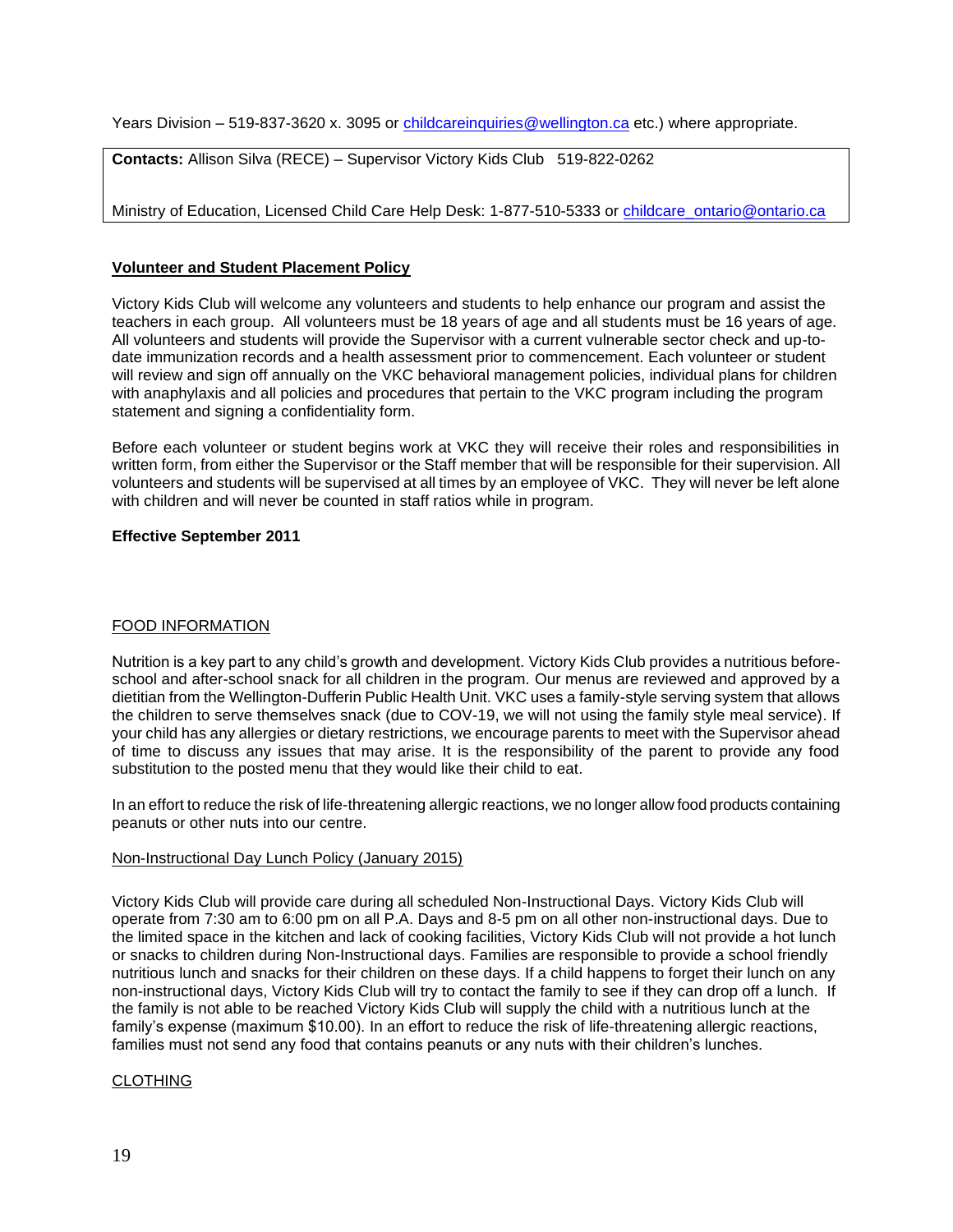Please ensure that your child is dressed appropriately each day. We have outdoor play, so children must be dressed according to the weather. In the winter, please ensure your child has mittens, hat, scarf, boots and indoor shoes/slippers, snow pants, and a change of dry socks and mittens.

The Board of Directors and Staff are not responsible for loss or damage to any personal effect/clothing left at Victory Kids Club. Remember to check the lost and found box regularly.

#### DAILY SCHEDULE AND ROUTINES

Arrival in the Morning: Each child is greeted upon arrival at the centre between 7:30 and 8:50 am, the staff will serve snack, engage with the children, and get them ready to go outside until the bell rings.

After School: The children are divided into kindergarten and school age groups. Between 3:15 and 6:00 the school age groups rotate among program areas to: eat a nutritious snack, engage in child-led activities in main area or the library, and to actively play outside or in the gym.

#### ARRIVAL/DEPARTURE

Children must be picked up no later than 6:00pm. Please notify the staff if your child is to be picked up earlier or later than usual. If the child is not picked up by 6:00pm without a phone call from the parent or guardian indicating a reason for delay, the Supervisor or designated staff will call the child's home, parents/guardian business, and the phone numbers provided on the application form for an emergency.

If a child is enrolled in the before school program they must be dropped off by a parent/guardian/designated person to a VKC staff member. Upon drop-off and pick-up, please make sure that you verbally connect with a VKC staff member to confirm your child is in our care.

Parents who are late in picking up their child will be charged a late fee of \$1.00 per minute, per child after 6:00pm. A late pick-up form will be provided to you upon pick-up. VKC asks that you sign the form and have payment ready for staff. The Supervisor or designated staff will stay with the child in the centre until the parent/guardian picks up the child. If there is no response by 6:30pm following the procedure, emergency measures will be initiated. The Supervisor or designated staff will call the Guelph Police stating that an abandoned child is in our care. The police will inform Family and Children's Services.

Children will only be allowed to leave the centre with their parent/guardian, unless the Supervisor is informed in advance that someone else is picking up the child. The Centre reserves the right to request identification from those receiving the child who is not a parent or legal guardian. VKC staff cannot allow a child to leave the centre with a person they do not know unless the above procedure has been followed.

No child will be allowed to leave Victory Kids Club property without a parent, guardian or designated person.

In case of an emergency, i.e. heavy snowfall, car breakdowns, accident, please notify the centre as soon as possible and try to arrange for someone else to pick up your child.

#### FACILITY USE CONDITIONS

VKC carries a rental agreement with Upper Grand District School Board that allows us to rent the space in which we run our program. There are a number of conditions which we must abide by to honour our agreement, these conditions include and are not limited to the following:

- No smoking inside or on school property.
- Other than the areas specified in our contract, the rest of the school is closed. Parents/Guardians/Care givers/Children/Siblings are asked to strictly adhere to this policy and are not permitted to return to the child's classroom beyond the end of the school day.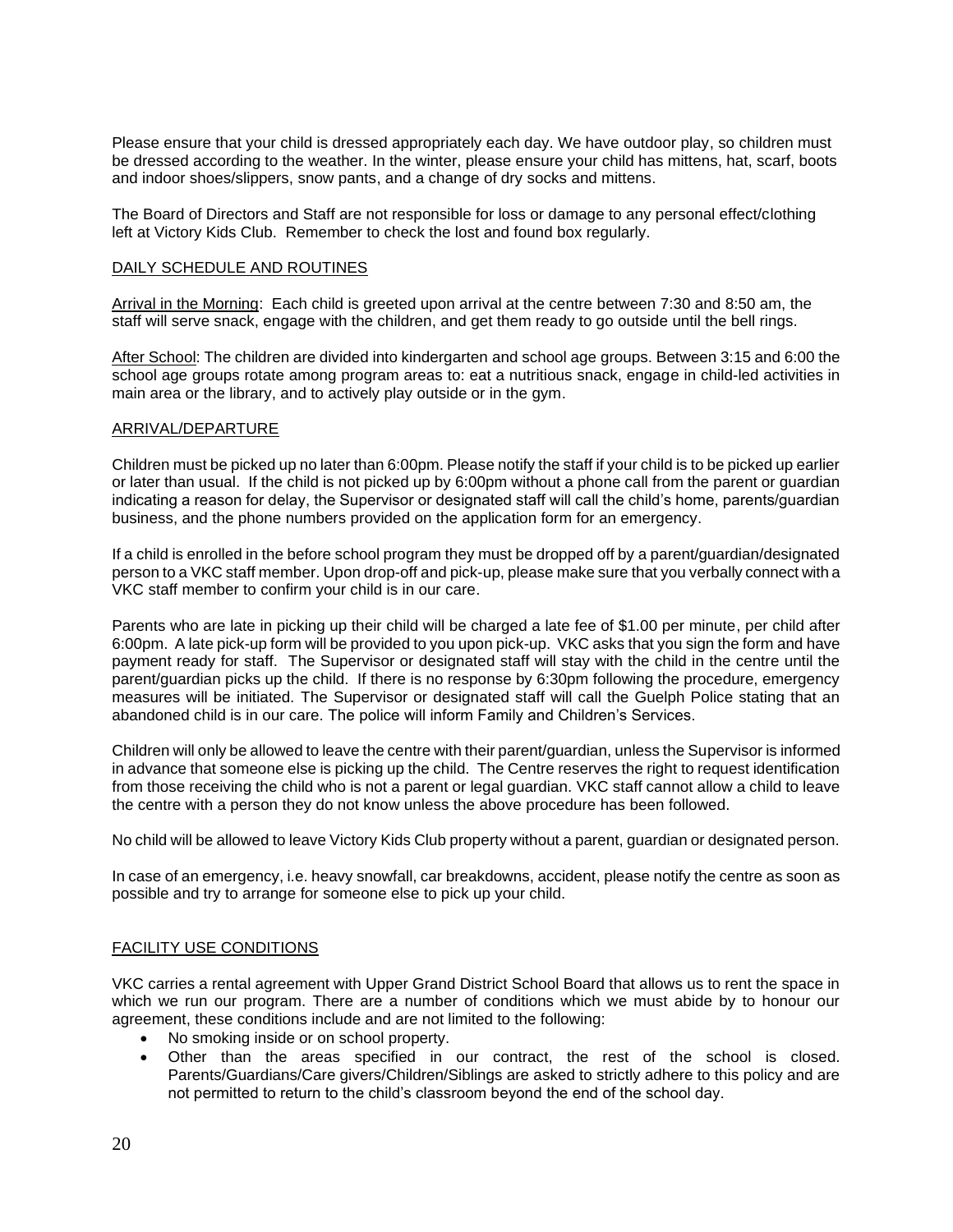- We are only permitted use of the Powell street entrance located across from the gym. Parents please drop-off and pick-up your children using these doors only.
- When picking up or dropping off your children, vehicles are strictly prohibited from entering the schoolyard.

# PARKING

When parents are dropping off and picking up their children from Victory Kids Club, they are asked to use the school parking lot located off Clarke Street. Parents are also allowed to use street parking on both Clarke Street and Powell Street as well Exhibition Park. Please remember to read all street signs carefully to make sure you are parking in a legal spot. Victory Kids Club is not responsible for any street infractions that a parent may incur when dropping off and picking up their child.

#### FIELD TRIPS AND ACTIVITIES OFF PREMISES

Victory Kids Club is very lucky to be located in the central downtown area of Guelph, and field trips and community outings are included in the program. VKC visits many of the local businesses and shops in walking distance to the program including the Guelph Civic Museum and downtown library. It is regular practice that on P.A. days Victory Kids Club will explore different activities and communities. Some of these excursions include museums, conservation areas, movie theaters, etc. Parents will be notified in advance of any trips or outings that they may go on, and be advised of any admission or other fee involved. Parents are encouraged to assist in these activities by making suggestions and volunteering their time during the outings.

#### CHANGE OF INFORMATION

Please notify the staff immediately of any changes in the information listed on the registration form for your child, particularly the telephone numbers where you can be reached.

# COVID-19

Please see COVID-19 operational guidelines for parents.

# DVD VIEWING

On occasion VKC may show DVD/Videos to children attending the program. The DVD will only be used for teaching purposes or on special occasions (movie and popcorn day or P.A. Day). Staff will view DVD/Videos before showing them to the children to make sure they are appropriate for the children. Parents will be notified in advance of any time a DVD/Video will be viewed.

#### VICTORY KIDS CLUB WEBSITE

Victory Kids Club has developed a website for all families who are enrolled in our program and the community. Important program documents can be found on our site, closures are posted whether inclement weather or summer hours, and a current list of staff and our Board of Directors. Please visit our website and if you have any ideas for what else we can include please mention this to the Assistant Supervisor. VKC website [www.victorykidsclubguelph.com](http://www.victorykidsclubguelph.com/)

<sup>i</sup> Ontario Ministry of Education (2014). *How Does Learning Happen? Ontario's Pedagogy for the Early Years*. Queen's Printer for Ontario. 7-8.